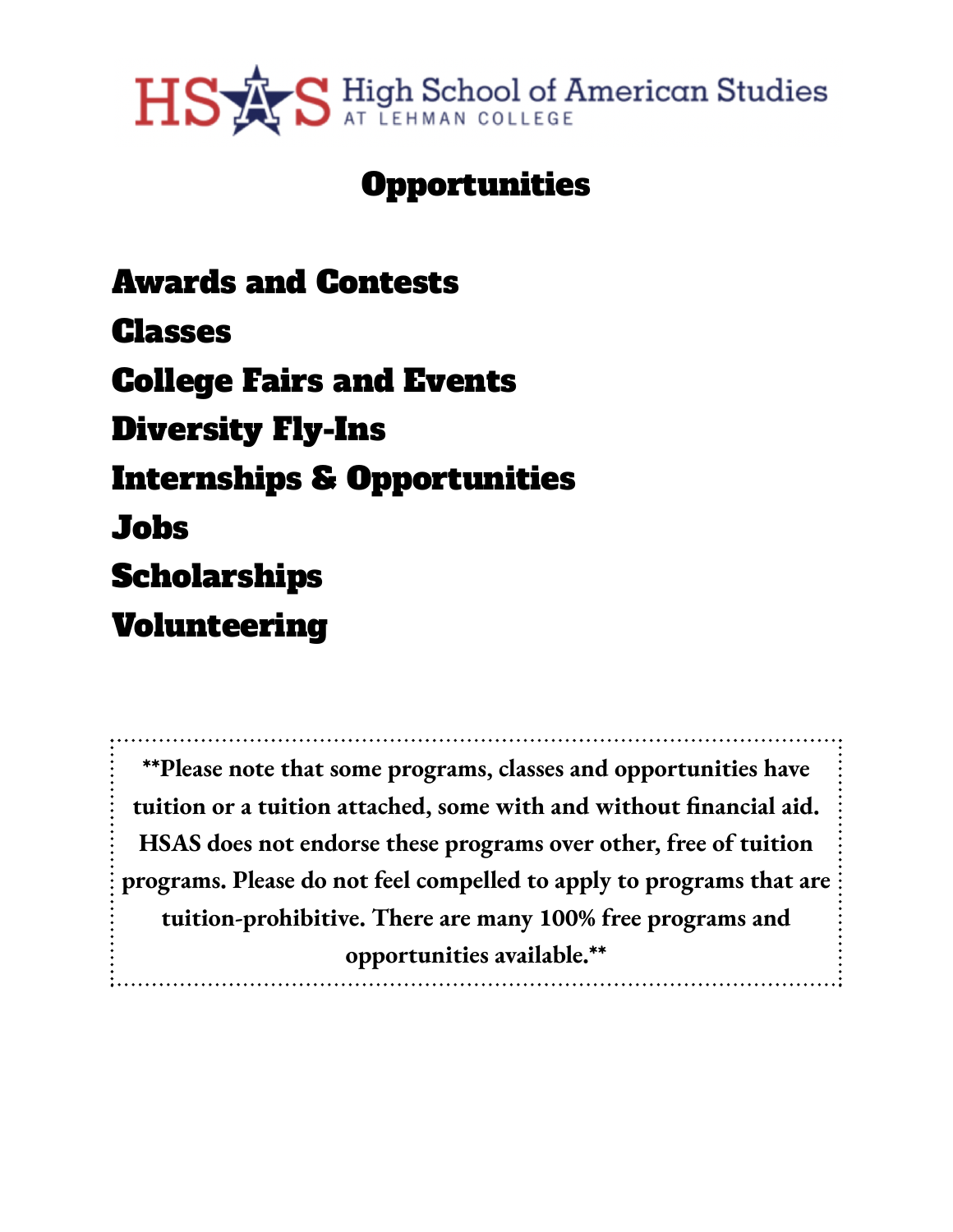# How to Use This Guide

- **● Click on the type of opportunity you are looking to find in the menu**
- **● Browse the listed opportunities**
- **● Click on the program title for more information on the specific opportunity**
- **● Click on the application/registration link to sign up**

# Here is a sizable list of [opportunities](https://docs.google.com/document/d/1qhVSK9gNlmESSoCNrXzlWJpnRPEAhWHT/edit) compiled by the DOE. [Many](https://docs.google.com/document/d/1qhVSK9gNlmESSoCNrXzlWJpnRPEAhWHT/edit) of them are free!

# <span id="page-1-0"></span>Awards and Contests

## Bear Innovation [Competition](https://admission.ursinus.edu/register/?id=cfd3d945-2975-4cf6-be4a-9694a1e2c32b) at Ursinus College

Work with a team to come up with an innovative solution to a problem of your choice. **Grades:** 11 **Prize:** \$2,250 **Deadline to [register:](https://admission.ursinus.edu/register/?id=cfd3d945-2975-4cf6-be4a-9694a1e2c32b)** Tuesday, November, 2022

### [Congressional](https://www.congressionalappchallenge.us/) App Challenge

Create an original app in response to a real-world issue. **Grades:** 9-12 **Prize:** App displayed in the U.S. Capitol Building and on House.gov. **Deadline to [register:](https://admission.ursinus.edu/register/?id=cfd3d945-2975-4cf6-be4a-9694a1e2c32b)** Tuesday, November 1, 2022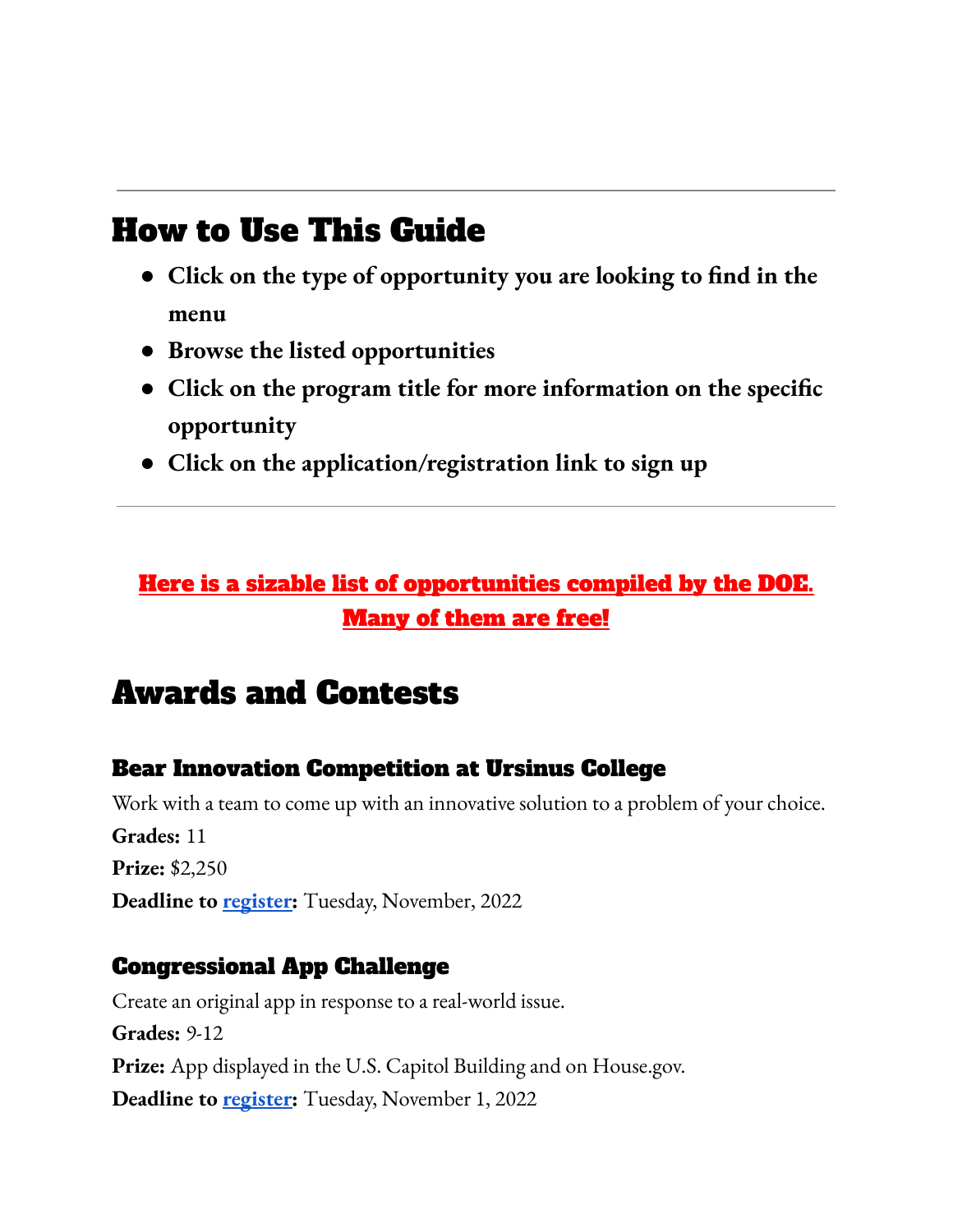# <span id="page-2-0"></span>Classes

\*Asterisks indicate courses only available in summer

#### Boston [University:](https://www.bu.edu/summer/high-school-programs/summer-challenge/) Summer Challenge\*

Participate in a variety of seminars in a college setting. **Grades:** Rising 10th-12th **Program Length:** 2 weeks **Dates:** Session 1: Sunday, June 19-Friday, July 1, 2022 Session 2: Sunday, July 10-Friday, July 22, 2022 Session 3: Sunday, July 24-Friday, August 5, 2022 **Tuition:** \$4,300 **Financial Aid:** Yes **Credit:** No **Platform:** In-Person **Living:** Residential **Location:** Boston, MA **Deadline to [apply](https://www.bu.edu/summer-registration/high-school-programs-summer-challenge/):** 2 weeks before start of program

### Boston University: Academy of Media [Production\\*](https://combeyond.bu.edu/workshop/academy-of-media-production/)

Develop your filmography skills in a college setting. **Grades:** Rising 10th-12th **Program Length:** 4.5 weeks **Dates:** Tuesday, July 5-Friday, July 29, 2022 **Tuition:** \$6,570 **Financial Aid:** Yes **Credit:** Unclear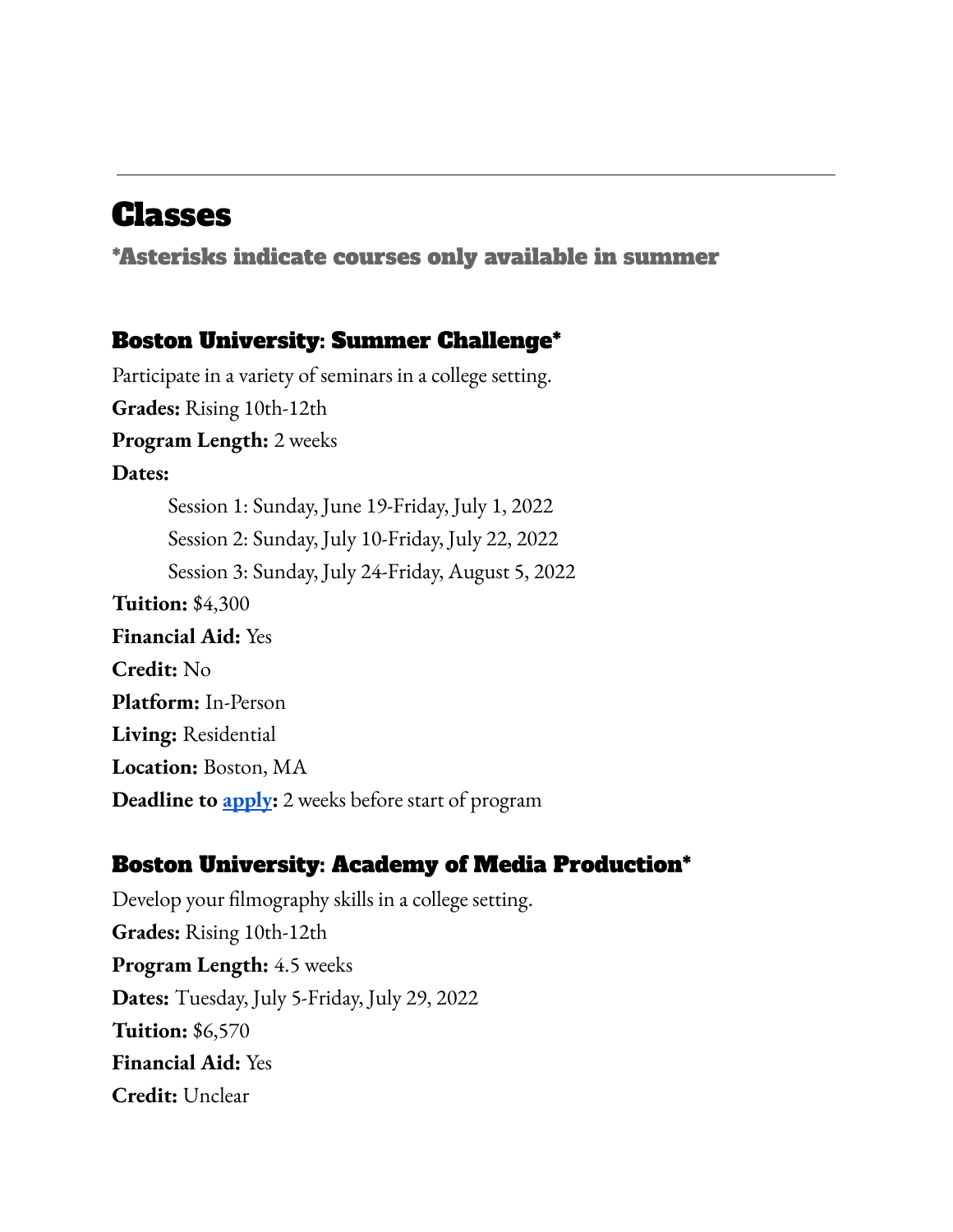**Platform:** In-Person **Living:** Residential **Location:** Boston, MA **Deadline to [apply](https://www.buamp.com/new-application):** Rolling Basis

### Boston [University:](https://www.bu.edu/summer/high-school-programs/high-school-honors/) High School Honors\*

Participate in a variety of seminars in a college setting. **Grades:** Rising 11th-12th **Program Length:** 6 weeks **Dates:** Sunday, July 3-Friday, August 12, 2022 **Tuition:** \$6,040 **Financial Aid:** Yes **Credit:** Yes **Platform:** In-Person **Living:** Residential **Location:** Boston, MA **Deadline to [apply](https://www.bu.edu/summer-registration/high-school-programs-high-school-honors/):** Friday, May 27, 2022

### Boston University: Academic [Immersion](https://www.bu.edu/summer/high-school-programs/academic-immersion/) (AIM)\*

Take in-depth classes on experimental psychology, medicine, or creative writing. **Grades:** Rising 11th-12th **Program Length:** 3 weeks **Dates:** Experimental Psychology: Sunday, July 3-Friday, July 22, 2022 Medicine and Creative Writing: Sunday, July 24-Friday, August 12, 2022 **Tuition:** \$6,675 **Financial Aid:** No **Credit:** No **Platform:** In-Person **Living:** Residential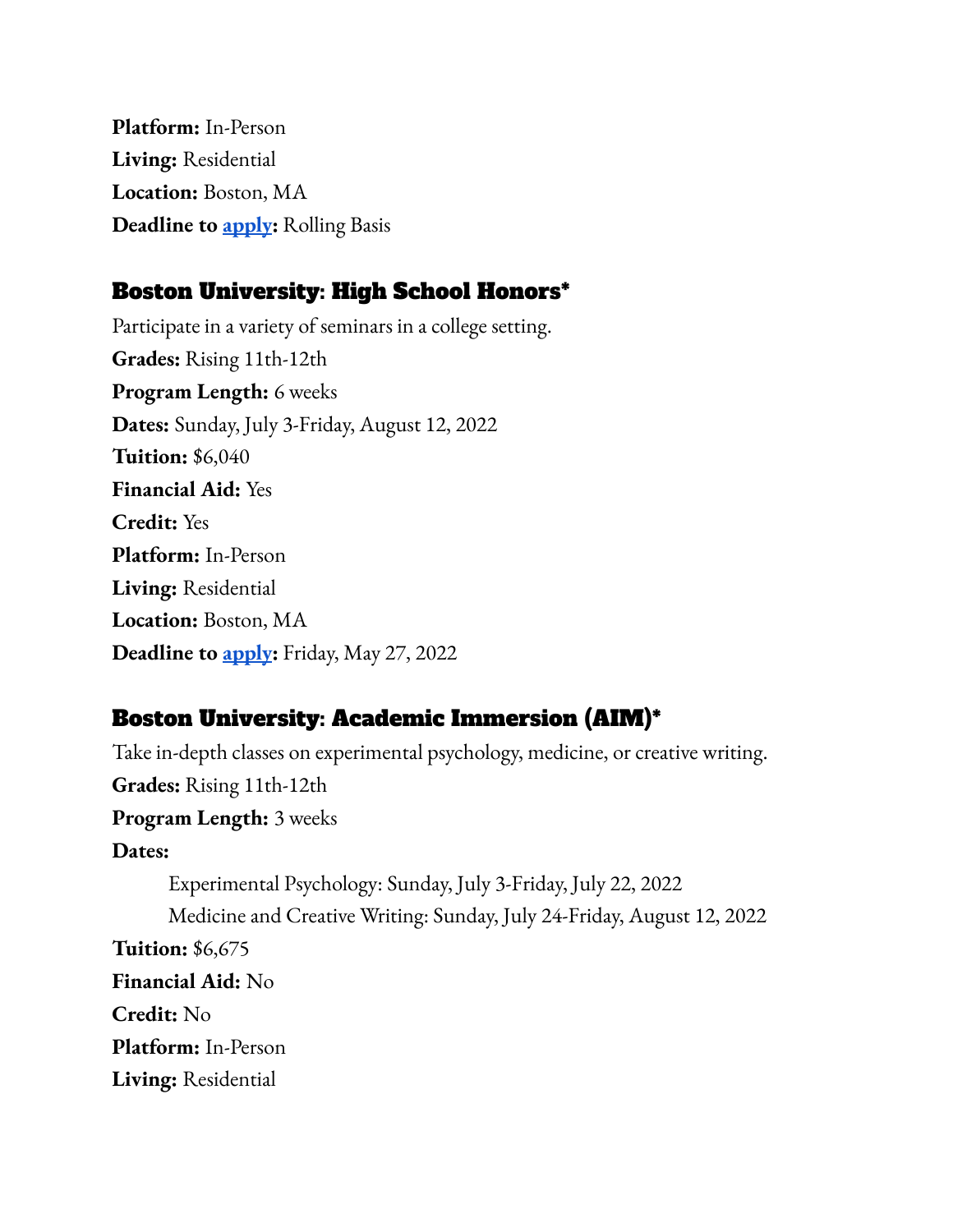**Location:** Boston, MA **Deadline to [apply](https://www.bu.edu/summer-registration/high-school-programs-academic-immersion/):** Rolling Basis

#### Boston [University:](https://www.bu.edu/summer/high-school-programs/summer-preview/) Summer Preview\*

Take courses in a variety of subjects for a taste of the college experience. **Grades:** 9-12 **Program Length:** 3 weeks **Dates:** Experimental Psychology: Sunday, July 3-Friday, July 22, 2022 Medicine and Creative Writing: Sunday, July 24-Friday, August 12, 2022 **Tuition:** \$1,600 **Financial Aid:** No **Credit:** No **Platform:** In-Person **Living:** Commuter and Residential **Location:** Boston, MA **Deadline to [apply](https://www.bu.edu/summer-registration/high-school-programs-summer-preview/):** Rolling Basis

#### Brown University: [Summer@Brown\\*](https://precollege.brown.edu/programs/summerbrown)

Take college-level classes at Brown University. **Grades:** 9-12 **Program Length:** 2 weeks **Dates:** Sunday, June 19-Friday, August 5, 2022 **Tuition:** \$4,413 **Financial Aid:** Yes **Credit:** No **Platform:** In-Person **Living:** Residential **Location:** Providence, RI **Deadline to [apply](https://precollege.brown.edu/apply):**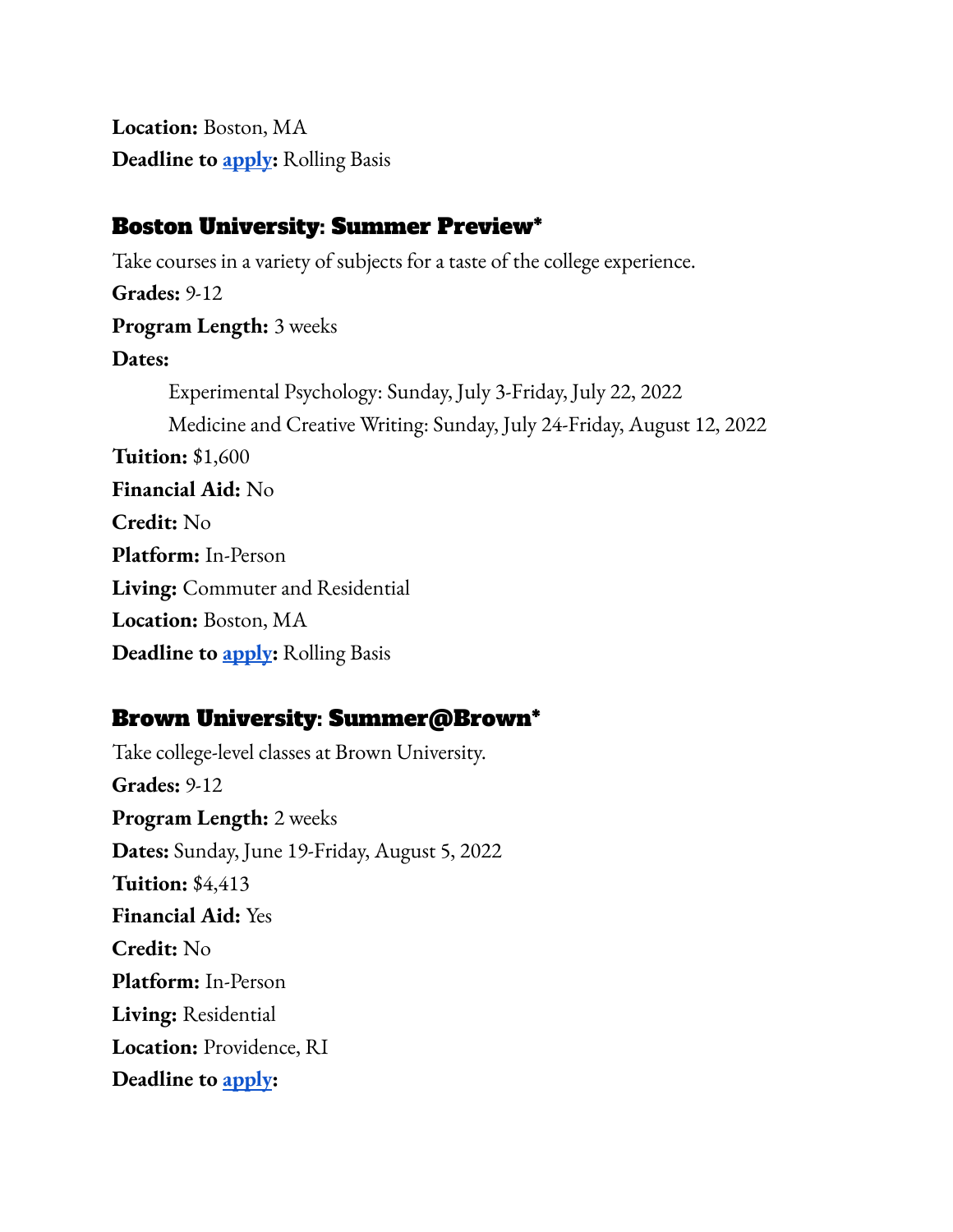Regular Admission: Friday, May 20, 2022

### Columbia Climate School in the Green [Mountains\\*](https://www.climate.columbia.edu/green-mountains)

Learn about climate change and justice in Vermont in a program curated by Columbia University and Putney Student Travel.

**Grades:** 9-12 **Program Length:** 2 weeks **Dates:** Session 1: Sunday, June 26-Friday, June 28, 2022 Session 2: Sunday, July 10-Friday, July 22, 2022 **Tuition:** \$5,990 **Financial Aid:** Yes **Credit:** No **Platform:** In-Person **Living:** Residential **Location:** Castleton, VT **Deadline to [apply](https://app.goputney.com/):** Unclear

# Columbia Climate School Climate Corps [Traveling](https://www.climate.columbia.edu/columbia-climate-corps) Summer [Programs\\*](https://www.climate.columbia.edu/columbia-climate-corps)

Participate in summer programs focused on climate change and justice.

### New York City: [Entrepreneurship](https://www.climate.columbia.edu/content/columbia-climate-corps-program1) and Sustainable

#### [Investments](https://www.climate.columbia.edu/content/columbia-climate-corps-program1)

Learn about the intersection between climate responsibility and financial investment right here in NYC. **Grades:** 9-12 **Program Length:** 12 days **Dates:** Sunday, June 26-Thursday, July 7, 2022 **Tuition:** \$6,690 **Financial Aid:** Yes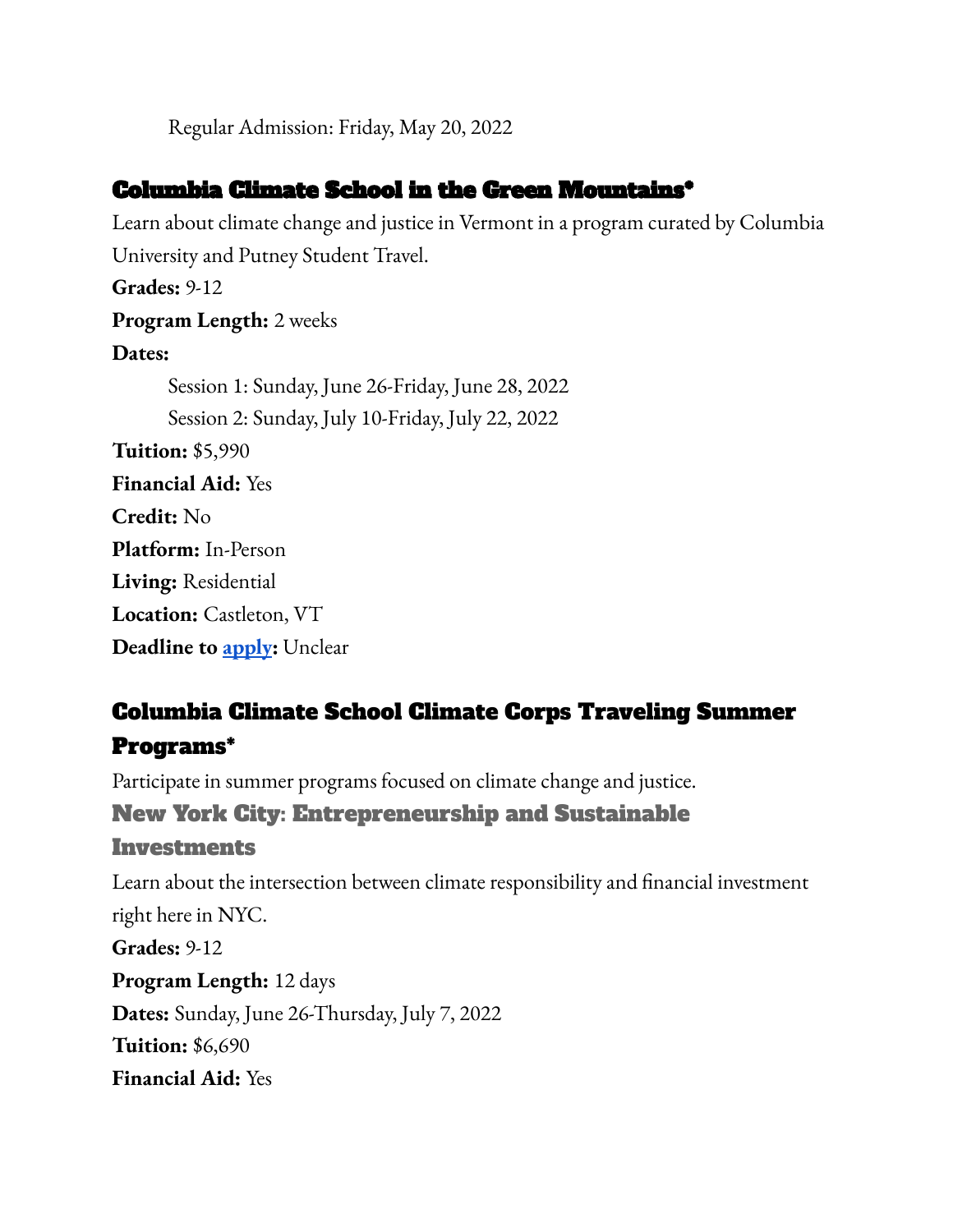**Credit:** No **Platform:** In-Person **Living:** Residential **Location:** New York, NY **Deadline to [apply](https://app.goputney.com/):** Unclear

### Alaska: Climate [Communication](https://www.climate.columbia.edu/content/columbia-climate-corps-program4) and Storytelling

Learn first-hand about the effects of climate change. **Grades:** 9-12 **Program Length:** 13 days **Dates:** Saturday, July 23-Thursday, August 4, 2022 **Tuition:** \$7,190 **Financial Aid:** Yes **Credit:** No **Platform:** In-Person **Living:** Residential **Location:** Alaska **Deadline to [apply](https://app.goputney.com/):** Unclear Iceland: Carbon Capture [Technology](https://www.climate.columbia.edu/content/columbia-climate-corps-program3) Learn about climate-change solutions being developed in Iceland. **Grades:** 9-12 **Program Length:** 13 days **Dates:** Wednesday, July 20-Monday, August 1, 2022 **Tuition:** \$8,190 **Financial Aid:** Yes **Credit:** No **Platform:** In-Person **Living:** Residential **Location:** Iceland **Deadline to [apply](https://app.goputney.com/):** Unclear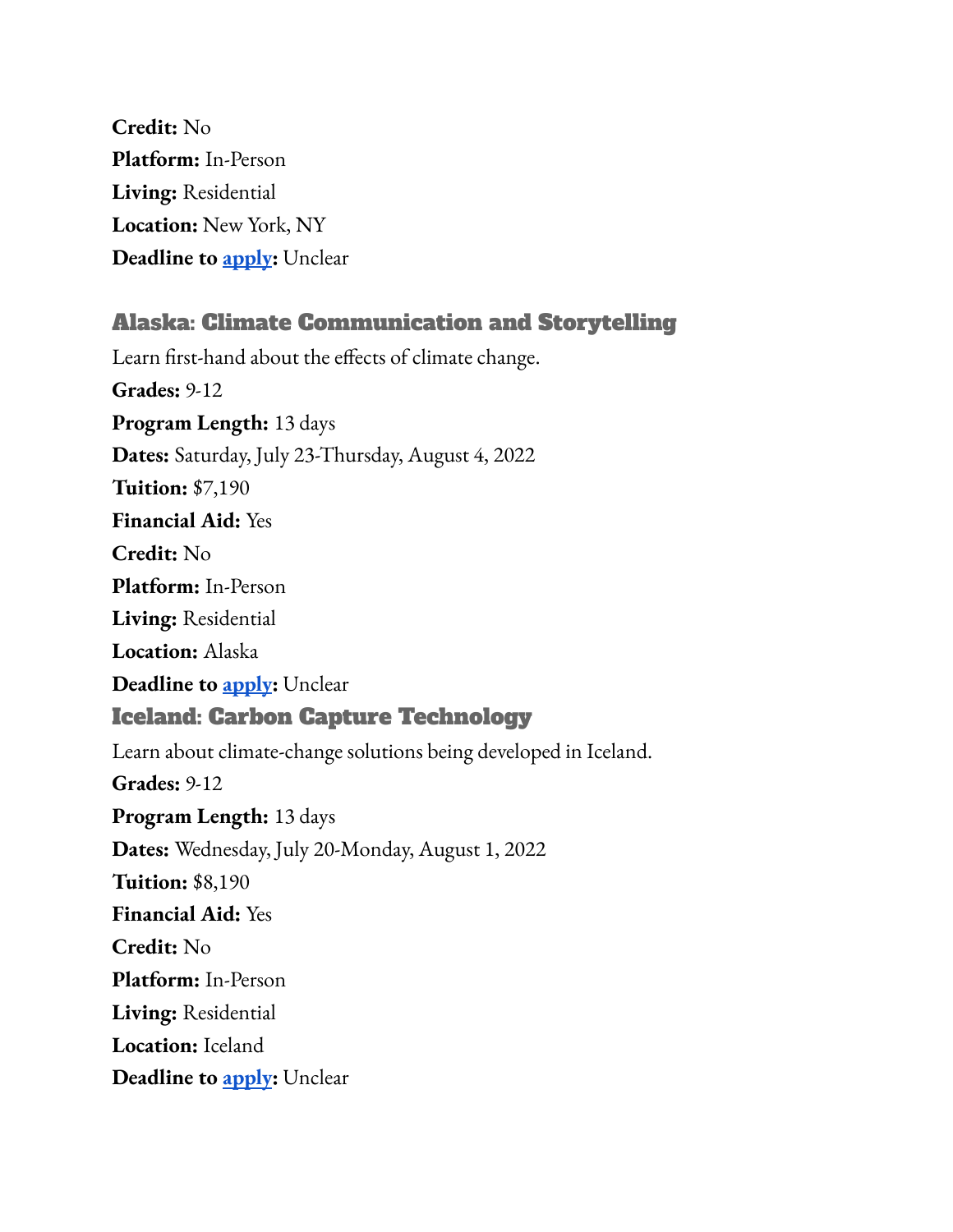#### American West: Disaster [Preparedness](https://www.climate.columbia.edu/content/columbia-climate-corps-program2)

Learn how to prepare yourself and your community for climate disasters. **Grades:** 9-12 **Program Length:** 12 days **Dates:** Saturday, July 9-Wednesday, July 20, 2022 **Tuition:** \$6,890 **Financial Aid:** Yes **Credit:** No **Platform:** In-Person **Living:** Residential **Location:** California **Deadline to [apply](https://app.goputney.com/):** Unclear

## Columbia [University:](https://outreach.engineering.columbia.edu/content/shape-summer-high-school-academic-program-engineers) Summer High School Academic Program for [Engineers](https://outreach.engineering.columbia.edu/content/shape-summer-high-school-academic-program-engineers) (SHAPE)\*

Take classes in engineering at Columbia University.

**Grades:**

**Program Length:** 3 weeks

#### **Dates:**

Session 1: Tuesday, July 5 - Friday, July 22, 2022

Session 2: Tuesday, July 26 - Friday, August 12, 2022

**Tuition:** \$4,000

**Financial Aid:** Yes

**Credit:** No, but you will get a recommendation to the university

**Platform:** In-person

**Living:** Commuter

**Location:** New York, NY

#### **Deadline to [apply](https://apply.engineering.columbia.edu/apply/?sr=16bc09fb-31fb-455e-94d2-48c23f056643):**

Priority Deadline: Friday, March 11, 2022 Final Deadline: Friday, March 25, 2022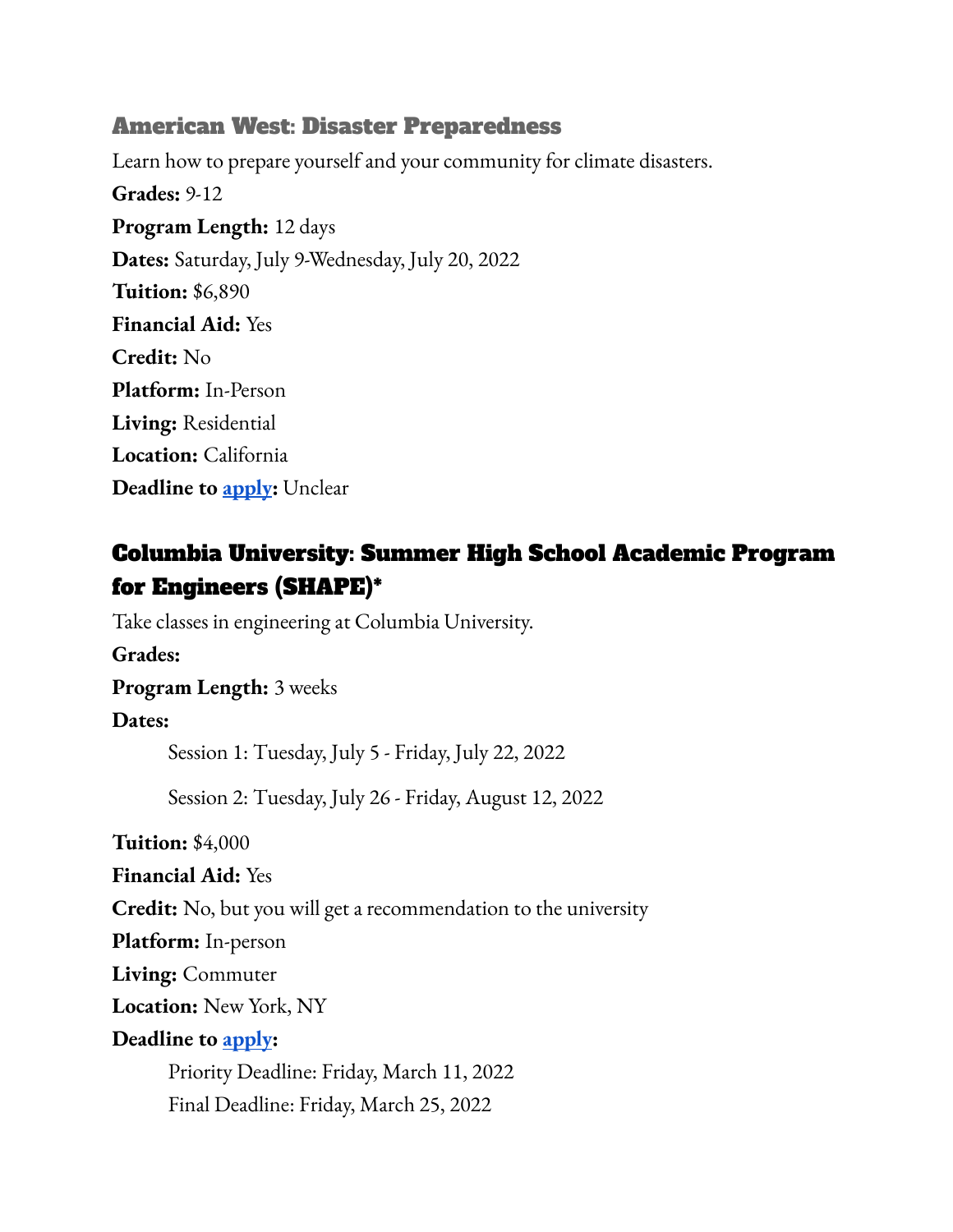From then on it will be on a rolling basis based on availability

### Ghetto Film School - New York Fellows [Program](https://www.ghettofilm.org/nyfellows)

Learn about cinematography in a prestigious environment. **Grades:** Ages 14-18 **Program Length:** 30 months **Dates:** June 2022-August 2023 **Tuition: FREE Platform:** In-person **Deadline to [apply](https://www.ghettofilm.org/fellows-application):** Extended to the end of May!

### Stevens Institute of [Technology](https://www.stevens.edu/admissions/pre-college-programs/summer-2022-pre-college-programs) Pre-College Programs\*

Explore a variety of topics at a college level. **Grades:** Rising 11th-12th **Program Length:** 1-2 weeks depending on chosen program **Dates:** Depends on chosen program **Tuition:** \$2,700-\$4,200 depending on chosen program **Financial Aid:** Yes **Credit:** No **Platform:** In-Person **Living:** Residential **Location:** Hoboken, NJ **Deadline to [apply](https://undergradadmissions.stevens.edu/apply/):** Rolling Basis

### University of Rochester Pre-College\*

Explore a variety of topics at a college level. **Grades:** Rising 11th-12th **Program Length:** Depends on chosen program **Dates:** Depends on chosen program **Tuition:** Depends on chosen program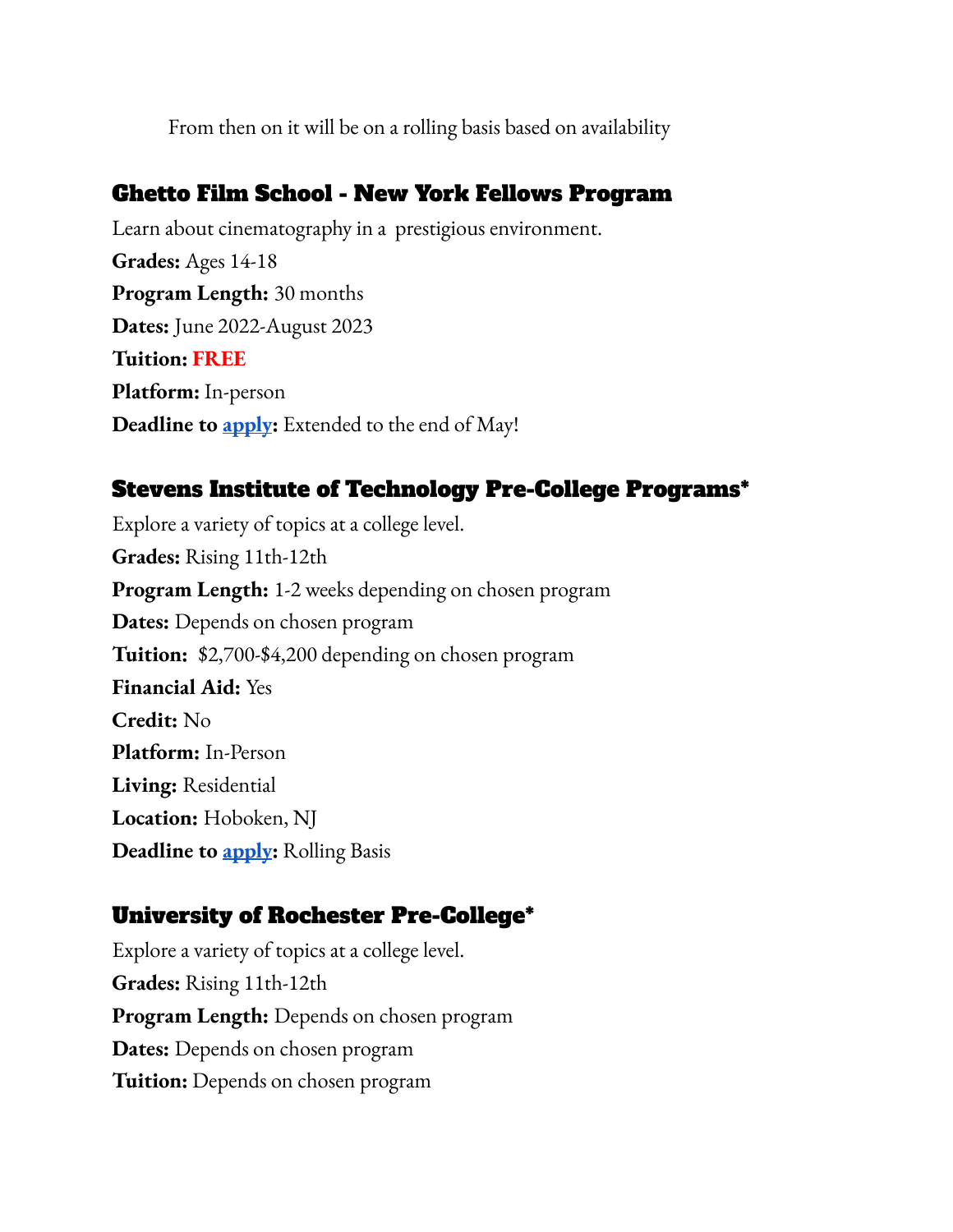**Financial Aid:** Yes **Credit:** Available **Platform:** Virtual or In-person **Living:** Depends on chosen program **Location:** Rochester, NY **Deadline to [apply](https://admissions.rochester.edu/pre-college/applying/how-to-apply/):** Depends on chosen program

### [University](https://rochesteronline.precollegeprograms.org/?utm_campaign=UR%3A%20Guidance%20Counselor%3A%20Spring%202022&utm_medium=email&_hsmi=206400408&_hsenc=p2ANqtz-_HGMguAQGwqSe2QI3IJjC24RGomTWjGqi2ddNp99BagWn2QlksHy8ZZbjcaueZ7ctMRmzlNRt1XqZkyNPuahj-UQM_aA&utm_content=206400408&utm_source=hs_automation) of Rochester Online Courses

Explore a variety of topics at a college level. **Grades:** Ages 13-18 **Program Length:** 2-4 weeks depending on chosen program **Dates:** Depends on chosen program **Tuition:** \$695-1295 depending on chosen program **Financial Aid:** Yes **Credit:** No **Platform:** Virtual **Deadline to [apply](https://rochesteronline.precollegeprograms.org/apply-now):** Any time

### Columbia [University:](https://precollege.sps.columbia.edu/highschool/college-edge) College Edge

Immerse yourself in rigorous classes at Columbia University. **Grades:** 9-12 **Program Length:** One month **Dates:** Available year-round, upcoming dates include Summer Session One: Monday, May 23-Friday, July 1, 2022 Summer Session Two: Tuesday, July 5-Friday, August 12, 2022 **Tuition:** \$2,274/point **Financial Aid:** No (outside scholarships accepted) **Credit:** Yes **Platform:** In-person **Deadline to [apply](https://apply.sps.columbia.edu/apply/?sr=02d9c6f2-d129-428e-8315-f1f7216c30dc):**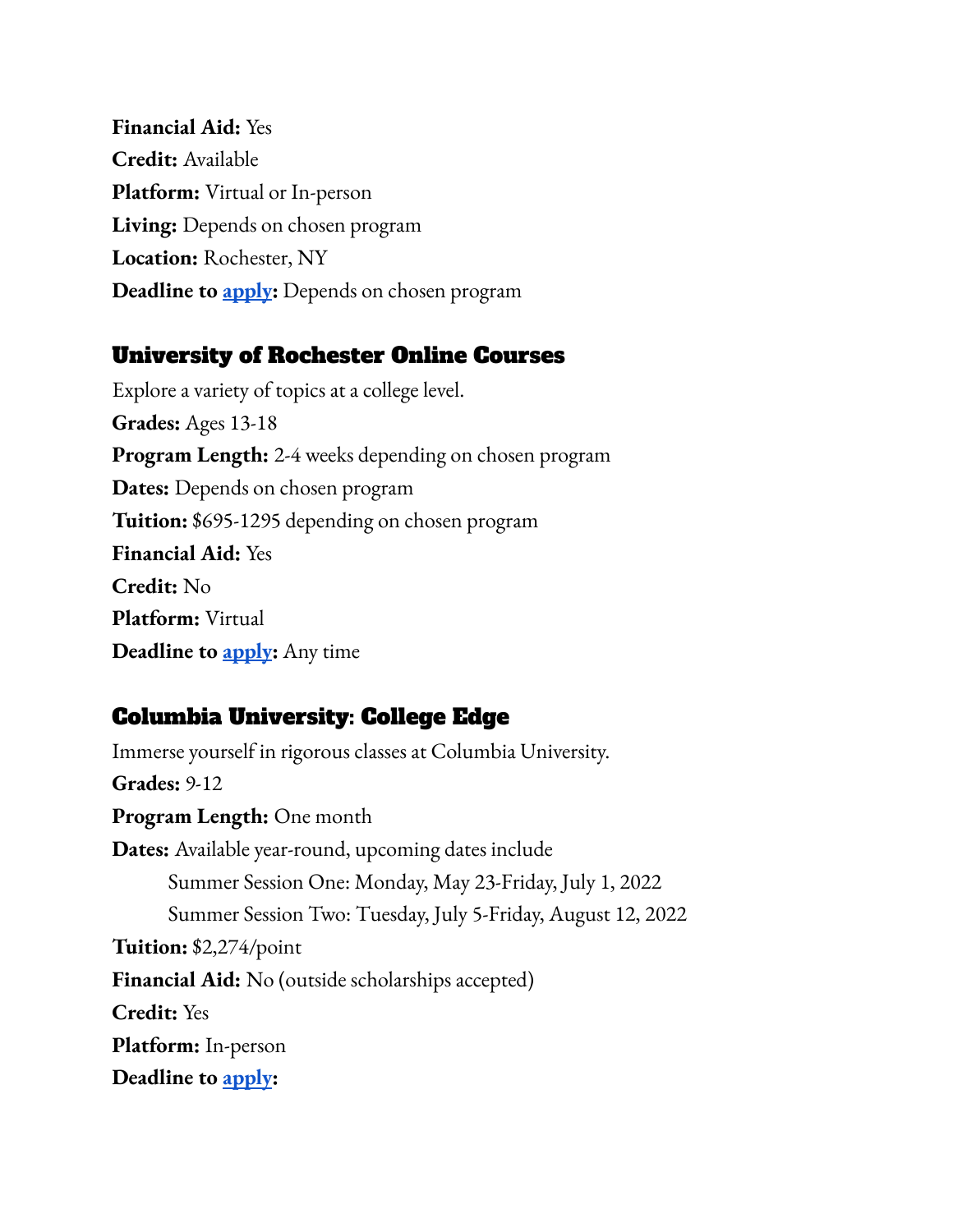Session One: Monday, April 11, 2022 Session Two: Monday, May 23, 2022

### Columbia [Engineering](https://bootcamp.cvn.columbia.edu/hs/coding/) High School Coding Academy\*

Learn about coding at Columbia University. **Grades:** 9-12 **Program Length:** 3 weeks **Dates:** Tuesday, June 28-Tuesday, June 12, 2022 **Tuition:** \$2,500 **Financial Aid:** No (outside scholarships accepted) **Credit:** Yes **Platform:** Virtual **Deadline to [register:](https://bootcamp.cvn.columbia.edu/enroll-hs/ui/wizard/application)** Unclear

### [Architectural](https://calendar.aiany.org/2022/06/27/summer-program-architectural-design-studio-grades-10-12-in-person-2/) Design Studio\*

An introduction to the design process focused around a culminating project. **Grades:** 10-12 **Program Length:** 2 weeks **Dates:** Monday, June 27-Friday, July 8, 2022 **Tuition:** \$1,280 **Financial Aid:** Yes **Platform:** In-Person **Location:** New York, NY **Living:** Commuter **Deadline to [register:](https://aiany.secure.force.com/pmtx/evt__QuickEvent?id=a0b4N000035aEDk)** Rolling Basis

### Drawing [Architecture](https://calendar.aiany.org/2022/07/05/summer-program-drawing-architecture-grades-9-12-online-2/) (Virtual)\*

Learn techniques for creating realistic architectural drawings. **Grades:** 9-12 **Program Length:** 1 week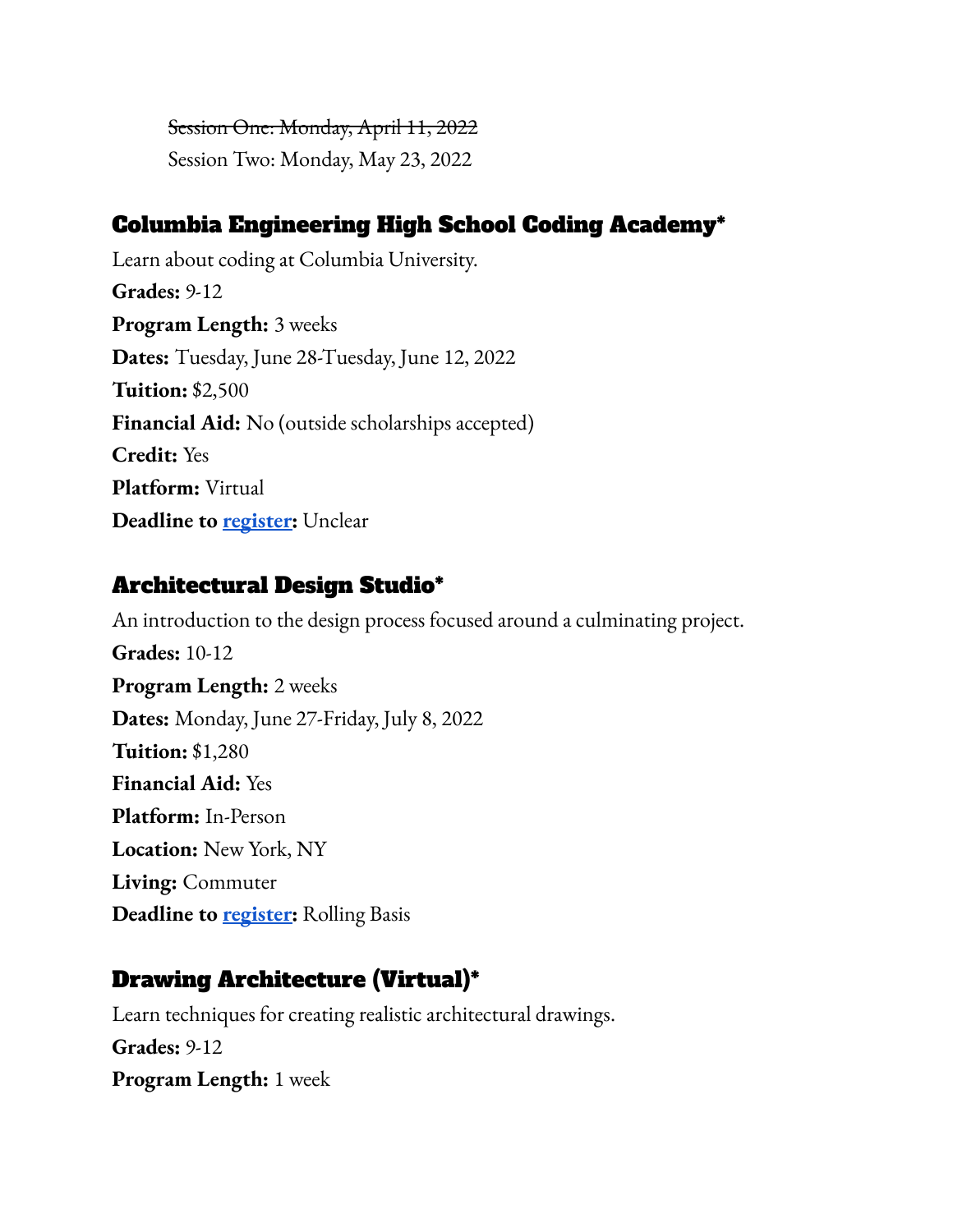**Dates:** Tuesday, July 5-Friday, July 8, 2022 **Tuition:** \$460 **Financial Aid:** Yes **Platform:** Virtual **Deadline to [register:](https://aiany.secure.force.com/pmtx/evt__QuickEvent?id=a0b4N000035aEBy)** Rolling Basis

### Drawing [Architecture](https://calendar.aiany.org/2022/07/18/summer-program-drawing-architecture-grades-9-12-in-person/) (In-Person)\*

Learn techniques for creating realistic architectural drawings. **Grades:** 9-12 **Program Length:** 1 week **Dates:** Tuesday, July 5-Friday, July 8, 2022 **Tuition:** \$700 **Financial Aid:** Yes **Platform:** In-Person **Location:** New York, NY **Living:** Commuter **Deadline to [register:](https://aiany.secure.force.com/pmtx/evt__QuickEvent?id=a0b4N000035aEET)** Rolling Basis

### Rooftop [Dwellings\\*](https://calendar.aiany.org/2022/07/11/summer-program-rooftop-dwelling-grades-9-12-in-person/)

Explore the many ways NYC's acres of empty roofs could be put to better use as amazing places to live that also move us towards greener urban living. **Grades:** 9-12 **Program Length:** 1 week **Dates:** Monday, July 11-Friday, July 15, 2022 **Tuition:** \$700 **Financial Aid:** Yes **Platform:** In-Person **Location:** New York, NY **Living:** Commuter **Deadline to [register:](https://aiany.secure.force.com/pmtx/evt__QuickEvent?id=a0b4N000035aEEE)** Rolling Basis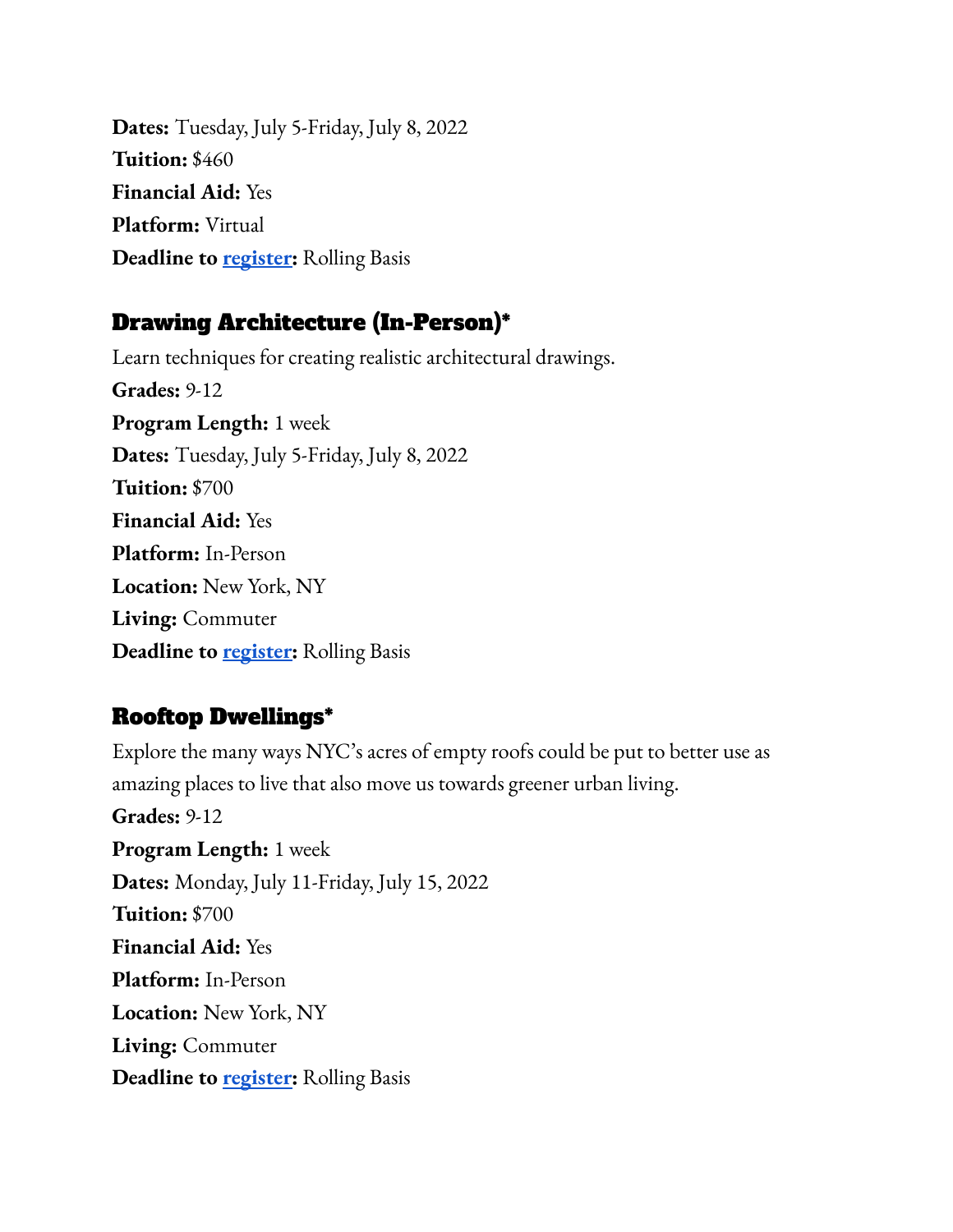## Digital Design: City [Designs](https://calendar.aiany.org/2022/07/25/summer-program-digital-design-city-design-grades-9-12-online/)\*

Create a digital model of your own imagined city! Instructors will teach participants how to use the SketchUp software to create livable, beautiful living spaces. **Grades:** 9-12 **Program Length:** 1 week **Dates:** Monday, July 25-Friday, July 29, 2022 **Tuition:** \$560 **Financial Aid:** Yes **Platform:** Virtual **Deadline to [register:](https://aiany.secure.force.com/pmtx/evt__QuickEvent?id=a0b4N000035aEDQ)** Rolling Basis

### [Architectural](https://calendar.aiany.org/2022/08/01/summer-program-architectural-design-studio-grades-10-12-in-person/) Design Studio\*

Learn techniques for creating realistic architectural drawings. **Grades:** 10-12 **Program Length:** 10 days **Dates:** Monday, August 1-Friday, August 12, 2022 **Tuition:** \$1,400 **Financial Aid:** Yes **Platform:** In-Person **Location:** New York, NY **Living:** Commuter **Deadline to [register:](https://aiany.secure.force.com/pmtx/evt__QuickEvent?id=a0b4N000035aEF2)** Rolling Basis

## Digital [Design:](https://calendar.aiany.org/2022/08/15/summer-program-digital-design-house-of-the-future-grades-9-12-in-person/) House of the Future\*

Create an environmentally friendly house design in SketchUp. Instructors will teach participants about the software and incorporating sustainable architecture methods into their designs. **Grades:** 9-12 **Program Length:** 1 week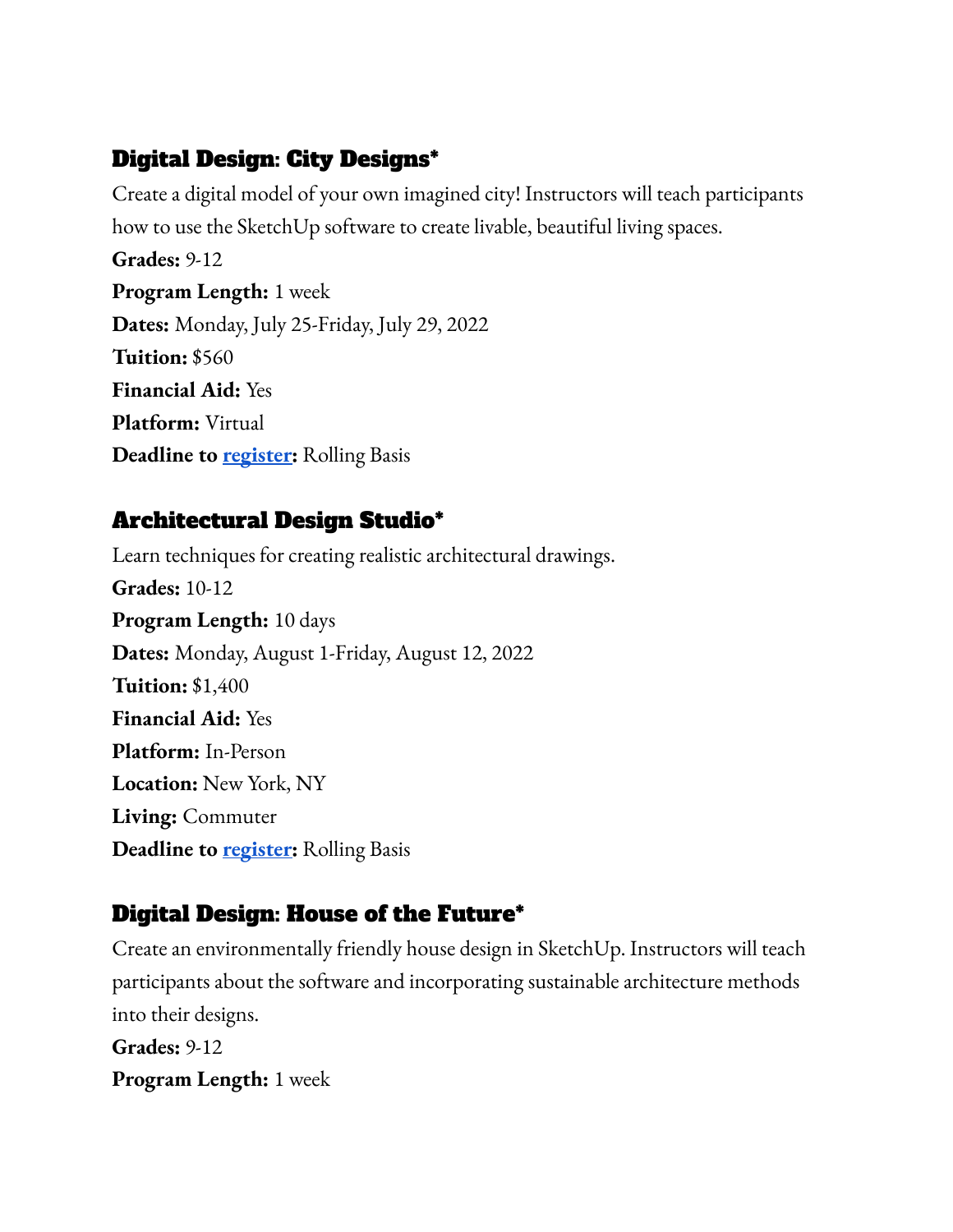**Dates:** Monday, August 15-Friday, August 19, 2022 **Tuition:** \$700 **Financial Aid:** Yes **Platform:** In-Person **Location:** New York, NY **Living:** Commuter **Deadline to [register:](https://aiany.secure.force.com/pmtx/evt__QuickEvent?id=a0b4N000035aEFR)** Rolling Basis

### Duke [Pre-College](https://learnmore.duke.edu/precollege/all-programs) Programs\*

Explore classes and college life at Duke University. **Grades:** 9-11 **Program Length:** Depends on chosen course **Dates:** Sunday, June 26-Thursday, June 30, 2022 **Tuition:** \$2,100-4,900 depending on program **Financial Aid:** Yes **Credit:** Depends on course **Platform:** In-Person, Virtual, or Hybrid **Location:** Durham, NC **Living:** Residential or Commuter **Deadline to register:** Rolling Basis

### Summer Stage Theater Arts Camp [Intensive\\*](https://www.riverdaley.org/programs/summer-stage/#overview)

Gain valuable performance skills from Broadway actors. **Grades:** Rising 10-11th **Program Length:** 1 week **Dates:** Various **Tuition:** Varied **Financial Aid:** Yes **Credit:** No **Platform:** In-Person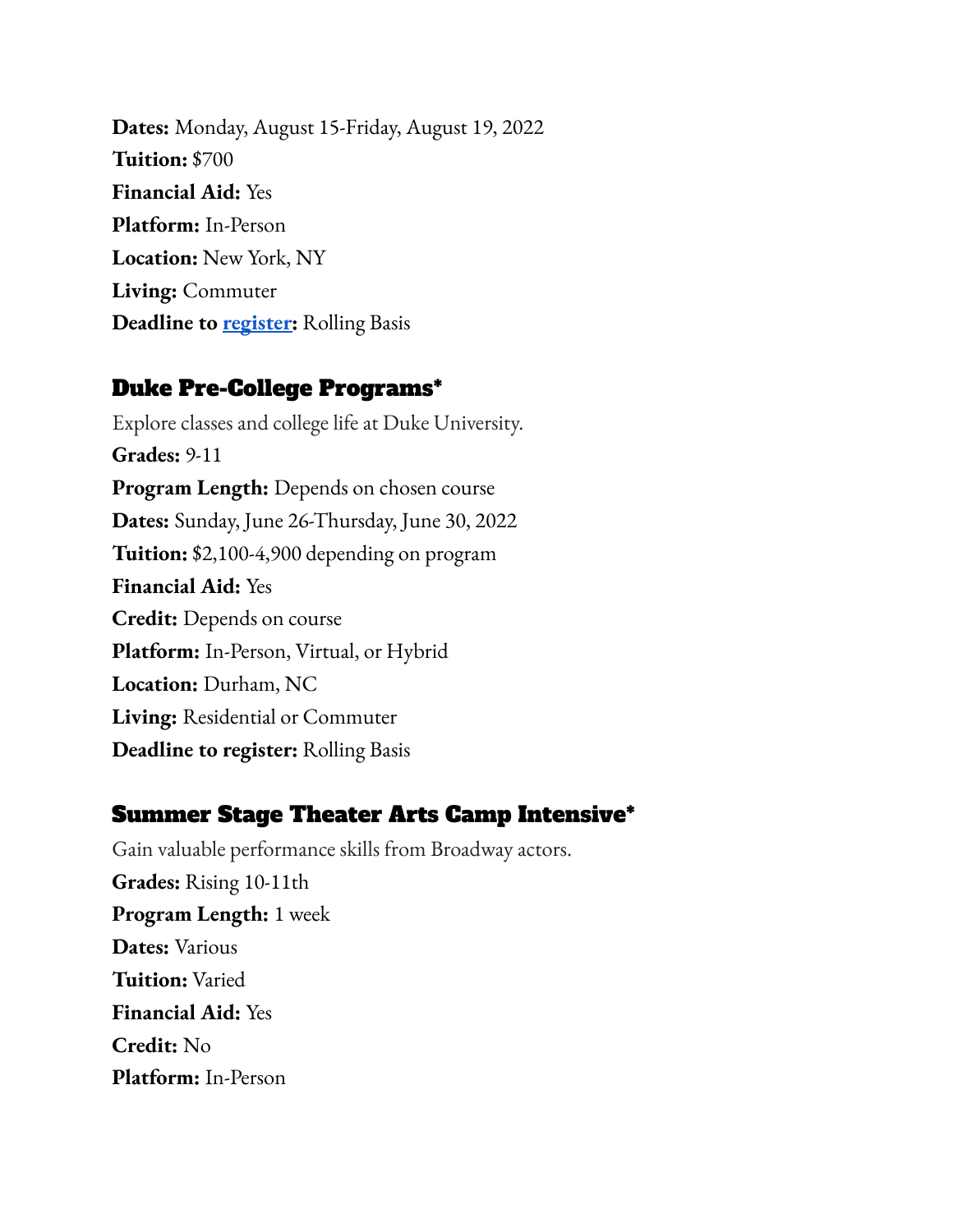**Location:** Bronx, NY **Deadline to audition:** See website for details

### Technical Theater [Intensive\\*](https://www.riverdaley.org/programs/summer-stage/#overview)

Learn about the "behind the scenes" of musical theater and put your new knowledge into a real production. **Grades:** Rising 10th **Program Length:** 3 weeks **Dates:** Tuesday, June 28-Friday, July 15, 2022 **Tuition:** \$2,700 **Financial Aid:** Yes **Platform:** In-Person **Location:** Bronx, NY **Deadline to audition:**

### Multimedia [Storytelling](https://www.riverdaley.org/programs/summer-stage/#overview) Intensive\*

Learn how to make a media project from scratch, including aspects of creative writing, film acting, and production. **Grades:** Rising 10th **Program Length:** 3 weeks **Dates:** Monday, July 18-Friday, August 5, 2022 **Tuition:** \$2,700 **Financial Aid:** Yes **Platform:** In-Person **Location:** Bronx, NY **Deadline to audition:**

### [Polygence](https://www.polygence.org/)

Work with an expert mentor to develop a research project that fits your interests. **Grades:** 10-12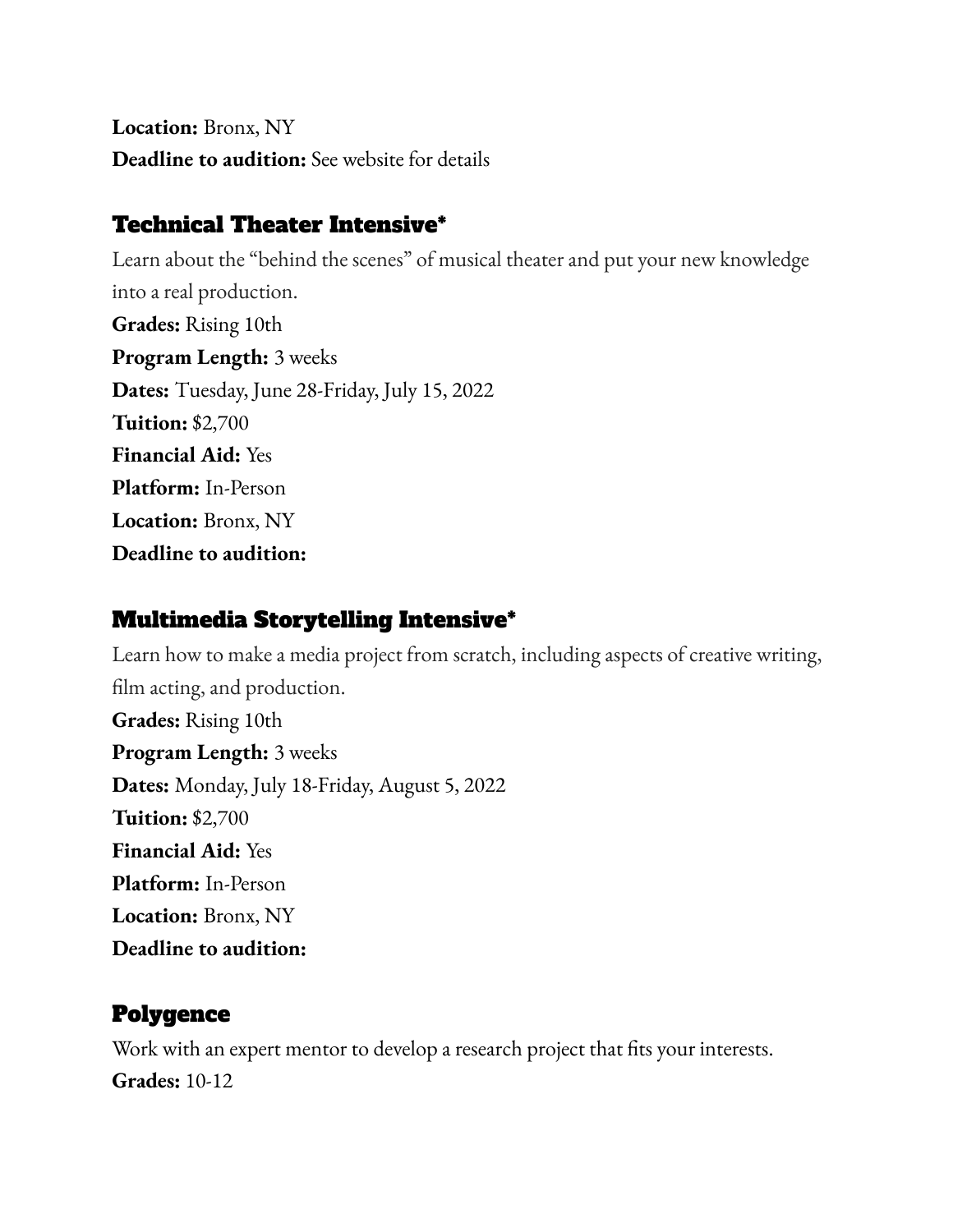**Program Length:** 10 weeks **Tuition:** \$2,500 **Credit:** Yes (University of California) **Deadline to [apply](https://app.polygence.org/user/register?_ga=2.247454668.93721821.1653351621-239560728.1653351621):** The 15th of every month

# <span id="page-15-0"></span>College Fairs and Events

### SUNY College Fairs and Information Sessions

Learn about the various SUNY campuses and programs available. **Platform:** In-Person **Dates:** Many, see links! **[Register](https://engage.suny.edu/portal/which_suny)** - Which SUNY are you? **[Register](https://engage.suny.edu/portal/suny_college_fairs)** - In-Person college fair

### NEW: Historically Black College and University Fair

HBCU College Fair hosted by the 28th Precinct Youth Coordination Officers. **Platform:** In-Person **Date:** Saturday, June 11, 2022 from 12:00-4:00pm **Location**: 28 Precinct 2271 8th Avenue NY, NY 10027 **No need to register, just show up!**

# NEW: Beacon High School HBCU Expo and Juneteenth **Celebration**

HBCU College Fair, Panel, Divine 9 Performance, Scholarship Info, FAFSA INFO, Beacon Club Vendors, Local Black Owned Businesses **Platform:** In-Person **Date:** Monday, June 13, 2022 from 3:00-7:00pm **Location:** Beacon School - 522 W 44th Street New York, NY **[Register](https://form.jotform.com/HBCU_Night/TheBeaconAllAccess)**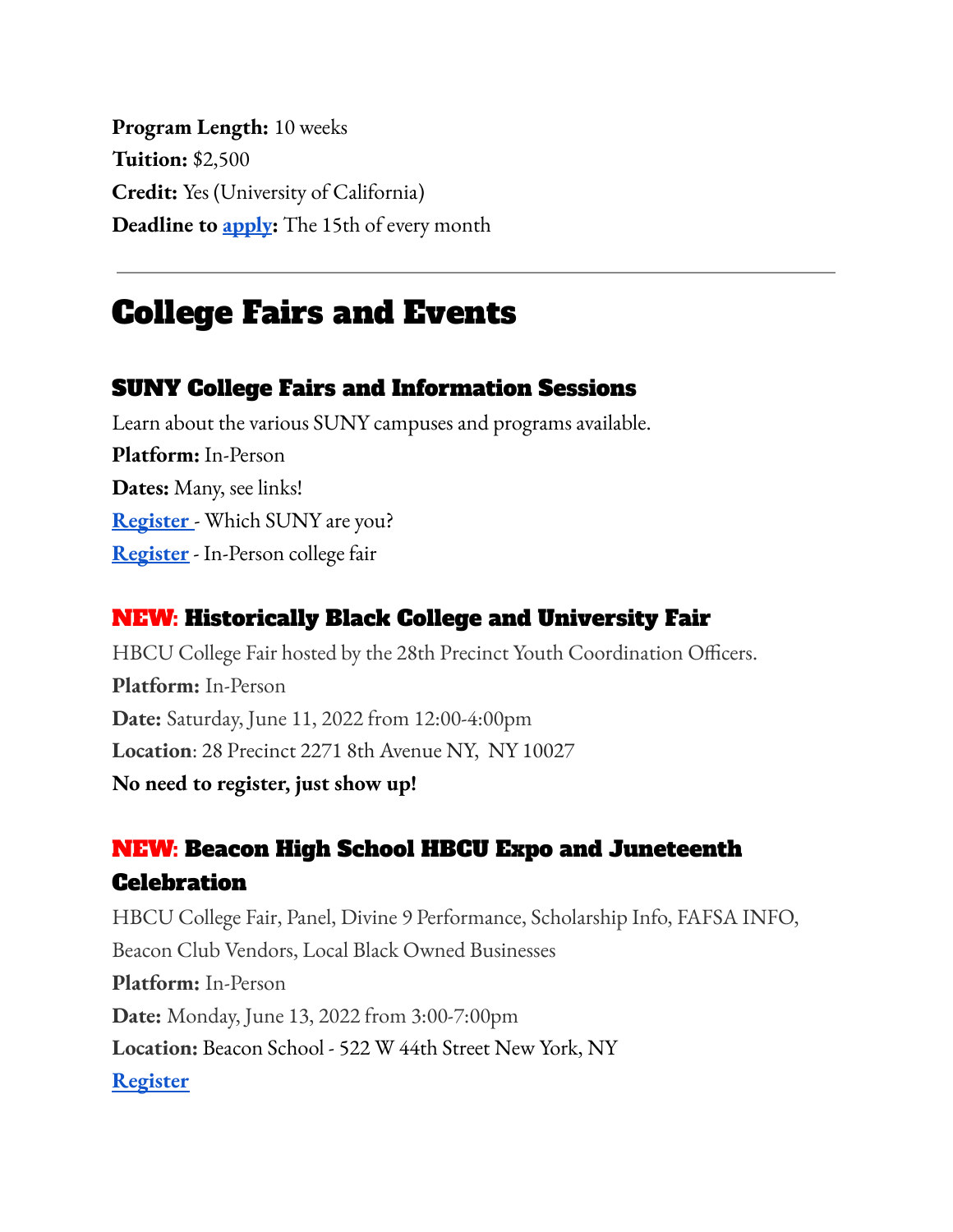# <span id="page-16-0"></span>Diversity Fly-Ins

### NEW: WashU Preview Days

Rising seniors from underrepresented communities are invited to apply for this opportunity to visit Washington University in St. Louis. **Grades:** 11th/Class of 2023 **Criteria:** See **this [link](https://admissions.wustl.edu/preview-days/)** for more information **Deadline:** Apply by filling out **this [form](https://pathway.wustl.edu/register/getting-to-know-you)** by September 1st

### Voices of Tufts University

Tour Tufts University and attend college classes for free to get a feel for the school. **Grades:** 11th-12th **Criteria:** Must be a student from an underrepresented background (i.e. POC, first generation, LGBTQIA+, from a low-income background, disabled individuals, people from rural areas)

**Contact your guidance counselor by June 15th to be nominated**

### Discover [Swarthmore](https://www.swarthmore.edu/admissions-aid/nominate-your-student-discover-swarthmore)

Get a feel for life on the campus of Swarthmore College for an all-expenses paid program.

**Grades:** 11th

**Criteria:** Must be a student from an underrepresented background (i.e. POC, first generation, from a low-income background, disabled individuals, people from rural areas)

**Contact your guidance counselor by June 15th to be nominated**

## Haverford's Have-a-Look

Visit Haverford College this fall to get a sense of their academic and social opportunities.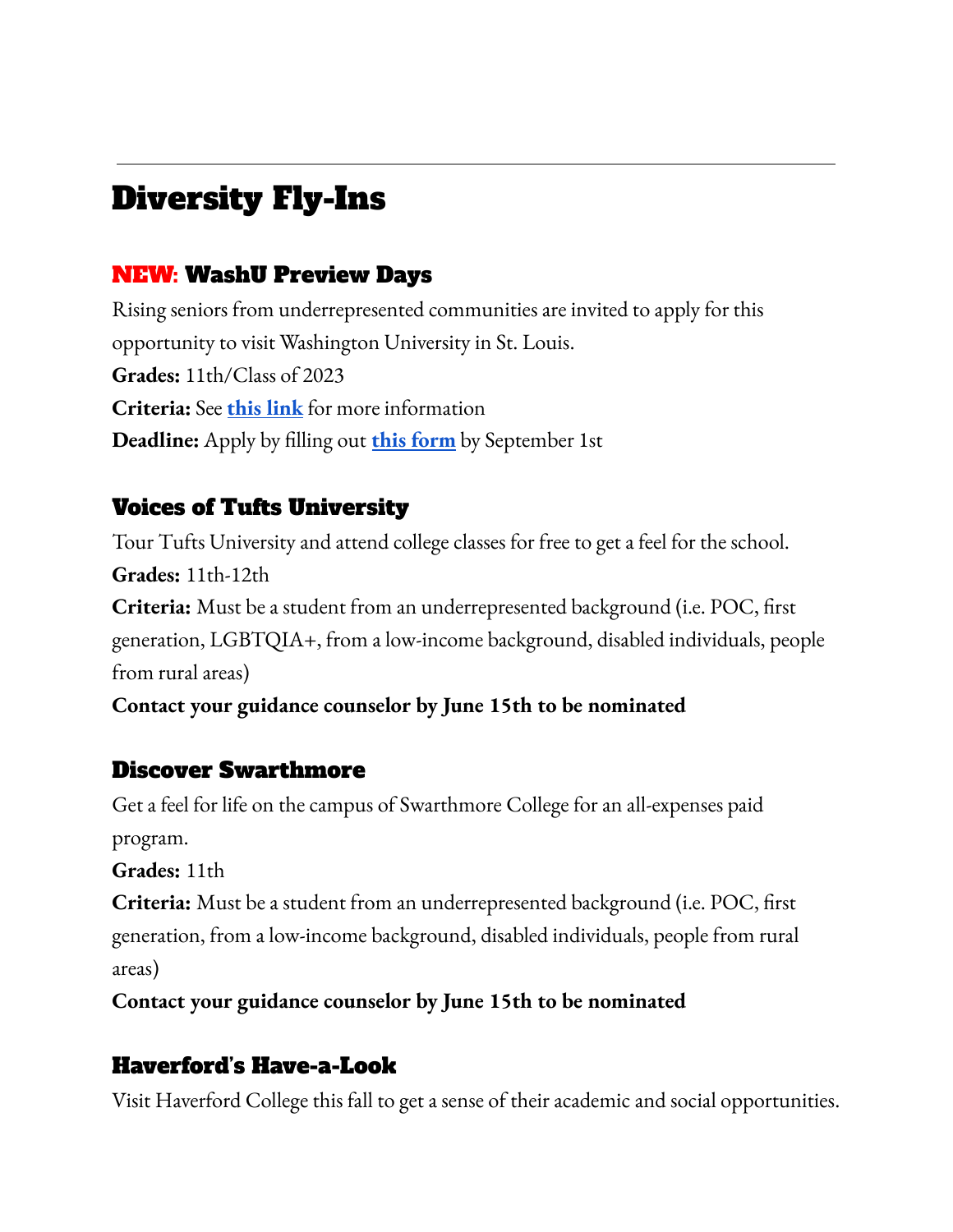**Grades:** 11th (rising seniors)

**Criteria:** Historically underrepresented students, i.e. BIPOC, first generation and/or economically disadvantaged, are encouraged to apply. It is open to undocumented students.

**Cost:** Visit is free, with opportunities for need-based travel expenses to be covered.

**Deadline:** August 31

See **this [link](https://www.haverford.edu/havealook)** for more information and to apply.

# <span id="page-17-0"></span>Internships & Opportunities

## NEW: Stella Adler Studio of Acting FREE Summer Shakespeare Theater AND Adler Youth After School Programs

Stella Adler is looking for students from lower income families interested in acting. **Grades:** 9-12 **Cost: FREE Deadline:** May 31 See this [link](https://www.stellaadler.com/arts-justice/adler-youth-group/) for Summer Shakespeare and this link for Adler Youth.

## NEW: Fordham University Science and Technology Entry Program (STEP)

An academic enrichment program for underrepresented and minority students to explore science, technology, engineering and mathematics fields, health careers and licensed professions like law, accounting and psychology.

**Where & When:** Fordham Bronx Campus, July 5 - August 4 **Grades:** 9-12

**Cost:** \$450 application fee, which can be waived

**Deadline to [apply](https://docs.google.com/forms/d/e/1FAIpQLSdwZnD4VM7s_SiI8bGvUdNDFAmiBRB4jBkpwriWqFblDYk47w/viewform):** Wednesday, June 1st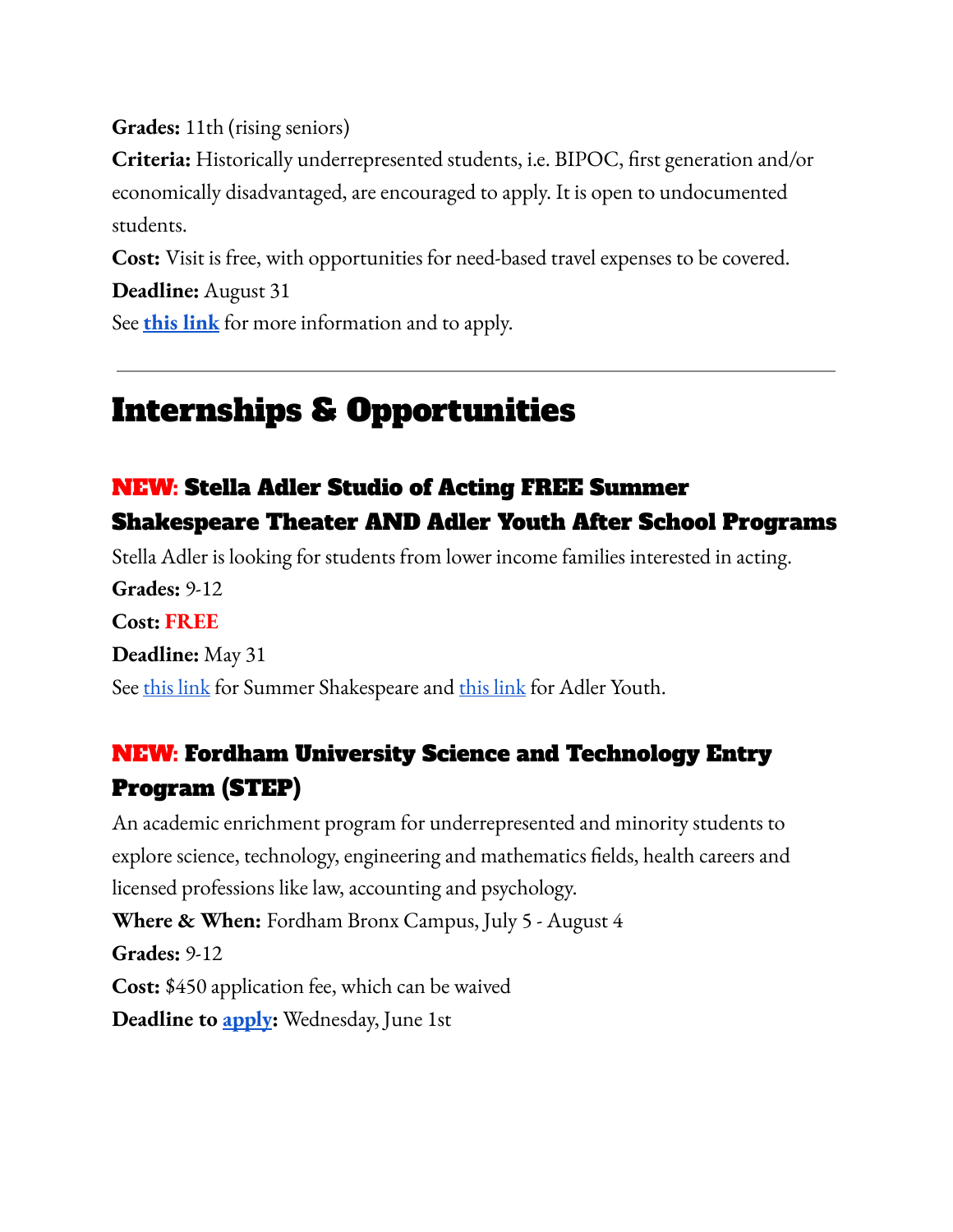## NEW: AAPI LEAD (Asian American Pacific Islander Learn Engage Advocate & Dream) 4-Day Youth Conference

This four day youth conference seeks to develop AAPI youth understanding of and relationship to their own identities, with a lens on equity and social justice.

**Where:** Lower Manhattan

**When:** Two cohorts happening in late June and mid-July

**See this [link](https://docs.google.com/document/d/16N985PyTP9OBc2a1WNHVkXddo2SLyW0I/edit) for more information and this [link](https://docs.google.com/forms/d/e/1FAIpQLSdKN3462gzGhL50e4_RnRQcf_xI9qLGrClp1JRIwa1PB_WhfA/viewform) to apply!**

## NEW: The Summer Youth Podcast Academy

The three-week summer podcasting academy will give you intensive, hands-on training that you will use to create your own podcast episode! You will have the exciting opportunity to work alongside professional storytellers, editors, and producers from Gimlet, an award-winning narrative podcasting company.

**Where:** Lower Manhattan

**When:** August 8 - August 26 Mondays - Thursdays from 10am - 2pm in person at our office in lower Manhattan. Some participation will be required on Fridays as well, whether through remote meetings or field trips.

**Benefits:** \$500 stipend contingent upon successful completion of the program, as well as daily lunch money

**Deadline:** May 30, 2022

**See this [link](https://www.bellvoices.org/summer?ss_source=sscampaigns&ss_email_id=6271394d55c4ad032434517b) for more information!**

## NCCC and [FEMA](https://vipnccc.com/programs)

Work on 5-6 longer term projects supporting federal leadership, local government agencies, community agencies and nonprofit organizations.

**Ages:** 17-26 **Compensation:** Paid **Deadline to [apply](https://vipnccc.com/apply):** Any Time

### [EnergyMag](https://energymag.net/internships/)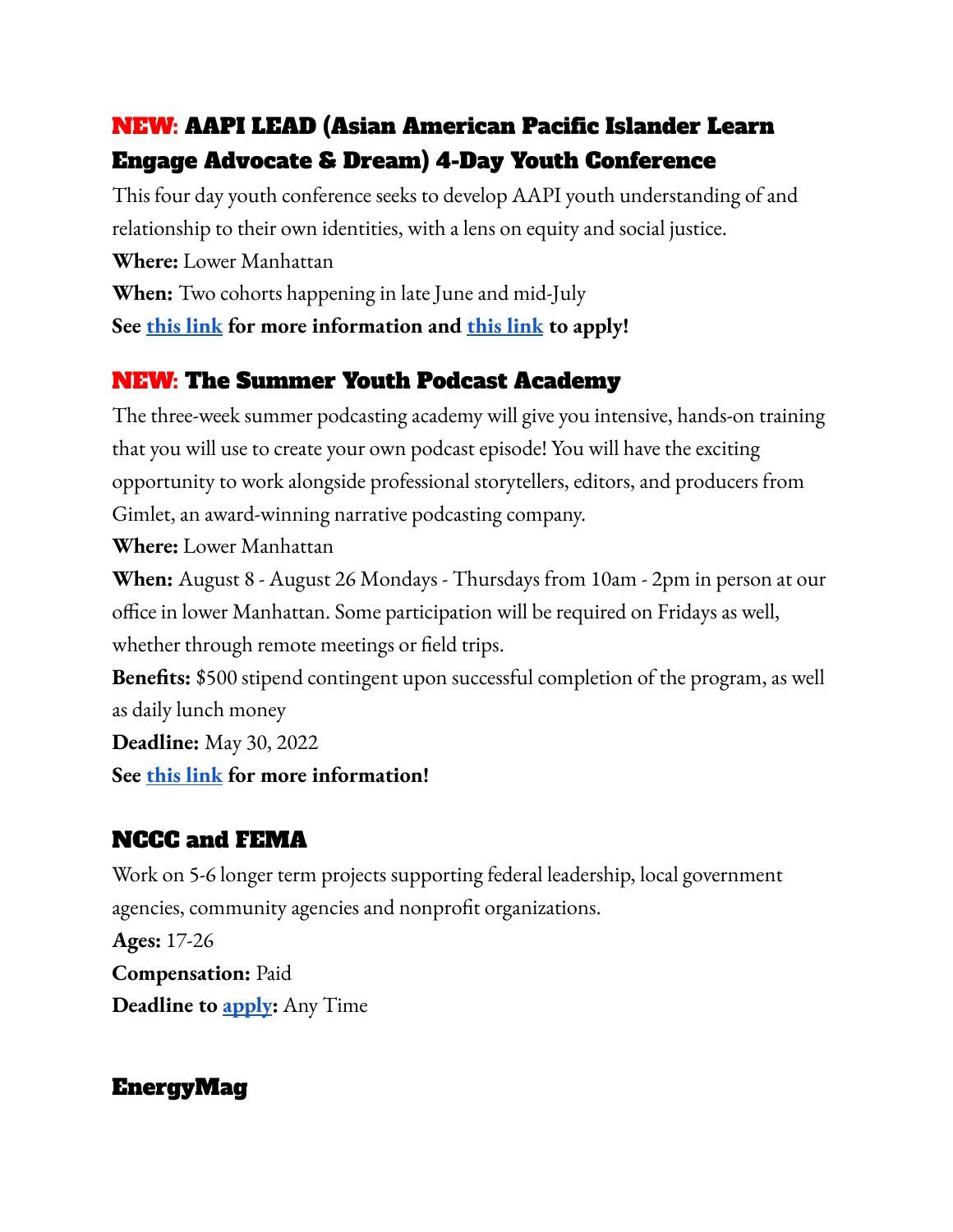Research a company, technology, market, or activity to draft a report on their use of energy. **Grades:** 11-12 **Compensation:** Unpaid **Deadline to [apply](https://energymag.net/internships/):** Any Time

### DOROT Summer Teen [Internship](https://www.dorotusa.org/volunteer/high-school-college-internships/summer-teen-internship-program?utm_source=Youth-WCS+Youth+Network&utm_campaign=01e83924c5-EMAIL_CAMPAIGN_2022_04_01_10_52&utm_medium=email&utm_term=0_95831f598b-01e83924c5-232636038) Program

Develop leadership skills and engage in meaningful programs with older adults. **Grades:** 10-12 **Compensation:** Unpaid **Deadline to apply:** ASAP

# <span id="page-19-0"></span>Jobs

## \*Summer Youth [Employment](https://www1.nyc.gov/site/acs/youth/youth-employment.page) Locator Tool\*

## Young Adult [Opportunity](https://newsettlement.org/yaoi/) Initiative (YAOI)

Provides a series of positive intervention services in order to help Bronx youth from low-income households meet their education and career goals. **Ages:** 16-24 **Deadline to enroll:** Rolling Basis, see website for details

### NEW: NYC Parks [Lifeguard](https://www.nycgovparks.org/opportunities/jobs/lifeguards)

Become a lifeguard at a public NYC pool for the summer. **Ages:** 16+ **Salary:** \$16/hour **Deadline to apply:** ASAP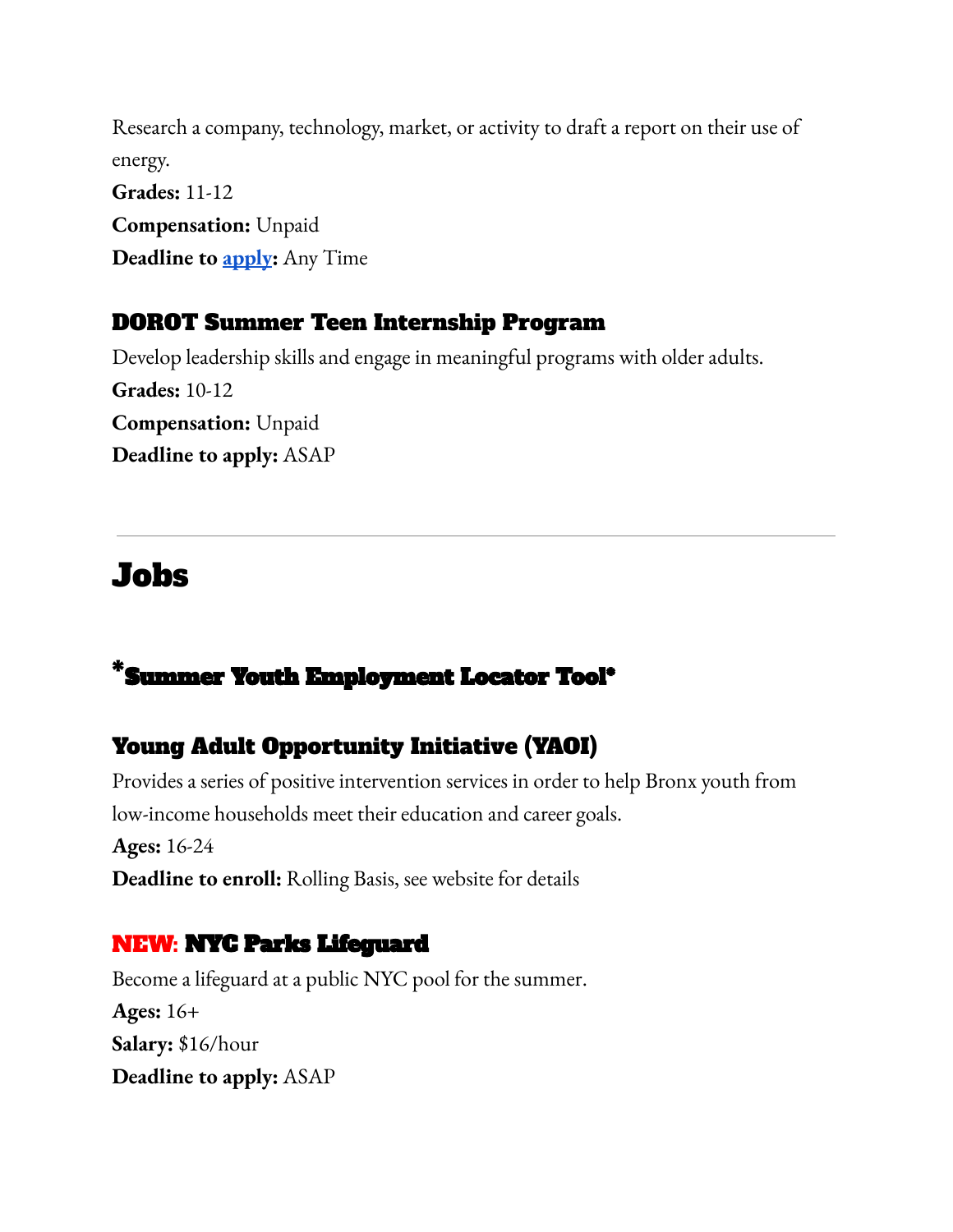### NEW: [Merchandise](https://sjobs.brassring.com/TGnewUI/Search/home/HomeWithPreLoad?partnerid=25965&siteid=5168&PageType=JobDetails&jobid=685175#jobDetails=685175_5168) Sales Associate at the New York Aquarium

Prepare, promote, and sell Wildlife Conservation Society store products while ensuring a safe, fun-filled and educational experience for guests at the New York Aquarium.

**Ages:** 16+ **Salary:** \$15/hour **Location:** Brooklyn, NY **Deadline to apply:** ASAP

### NEW: [Lizzmonade](https://www.indeed.com/cmp/Lizzmonade/jobs?jk=60fea44e12ebd931&start=0&clearPrefilter=1) Concession Stand Food Handler

Prepare, promote, and sell Wildlife Conservation Society store products while ensuring a safe, fun-filled and educational experience for guests at the New York Aquarium. **Ages:** 16+ **Salary:** \$15/hour **Location:** Brooklyn, NY **Deadline to apply:** ASAP

## NEW: [Lizzmonade](https://www.indeed.com/cmp/Lizzmonade/jobs?jk=60fea44e12ebd931&start=0&clearPrefilter=1) Concession Stand Food Handler

Prepare, promote, and sell Wildlife Conservation Society store products while ensuring a safe, fun-filled and educational experience for guests at the New York Aquarium.

**Ages:** 16+ **Salary:** \$15/hour **Location:** Brooklyn, NY **Deadline to apply:** ASAP

### NEW: Trail [Blazers](https://trailblazers.org/jobs/)

Work with kids and learn about the environment. **Ages:** 16+ **Salary:** \$15/hour **Location:** Brooklyn, NY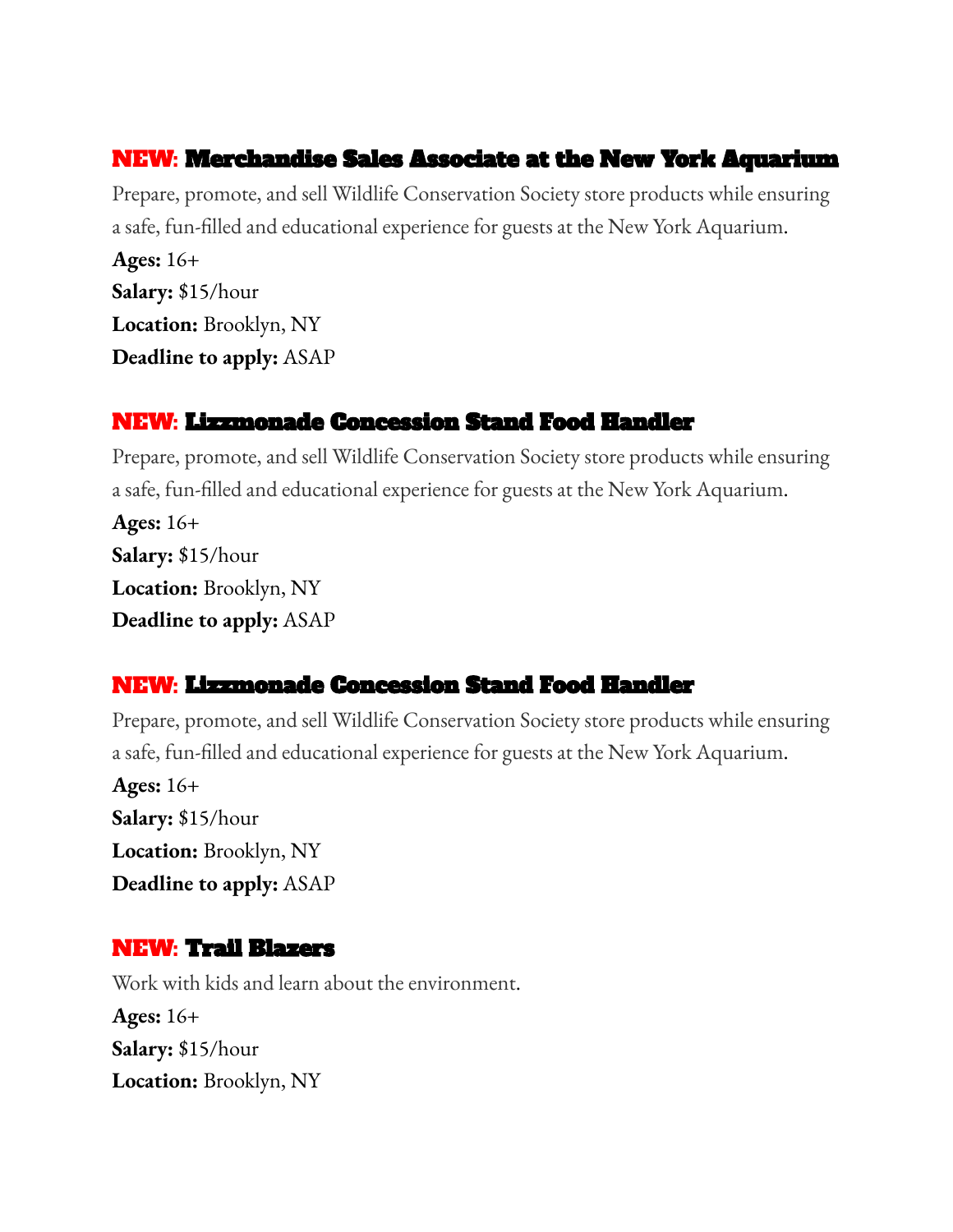**Deadline to apply:** ASAP

### NEW: Special Needs Camp [Counselor](https://www.indeed.com/cmp/Staten-Island-Jcc-1/jobs?jk=97e9c58ae449f062&start=0&clearPrefilter=1) at the JCC of Staten [Island](https://www.indeed.com/cmp/Staten-Island-Jcc-1/jobs?jk=97e9c58ae449f062&start=0&clearPrefilter=1)

Give kids with special needs a summer experience to remember. **Ages:** 17+ **Salary:** Unclear **Location:** Staten Island, NY **Deadline to apply:** ASAP

### NEW: [Aquatic](https://www.indeed.com/cmp/The-Park-Slope-Day-Camp-1/jobs?jk=3137fe7d78ae84d3&start=0&clearPrefilter=1) Staff at Park Slope Day Camp

Work as a lifeguard at a summer camp. **Ages:** 17+ **Salary:** \$20/hour **Location:** Brooklyn, NY **Deadline to apply:** ASAP

### NEW: Oasis Day Camp [Counselor](https://www.indeed.com/cmp/Oasis-Day-Camp-in-Downtown/jobs?jk=b34c3ce5557d95bc&start=0&clearPrefilter=1)

Work as a counselor for the summer. **Ages:** 17+ **Salary:** \$1,000/month **Location:** New York, NY **Deadline to apply:** ASAP

### NEW: Summer Camp Youth Group [Worker/Assistant](https://www.indeed.com/cmp/Camba/jobs?jk=3a45f096fe39ee57&q=&l=&c=service&start=0) at **CAMRA**

Work as a counselor for the summer. **Ages:** Current high school student **Salary:** Unclear **Location:** Brooklyn, NY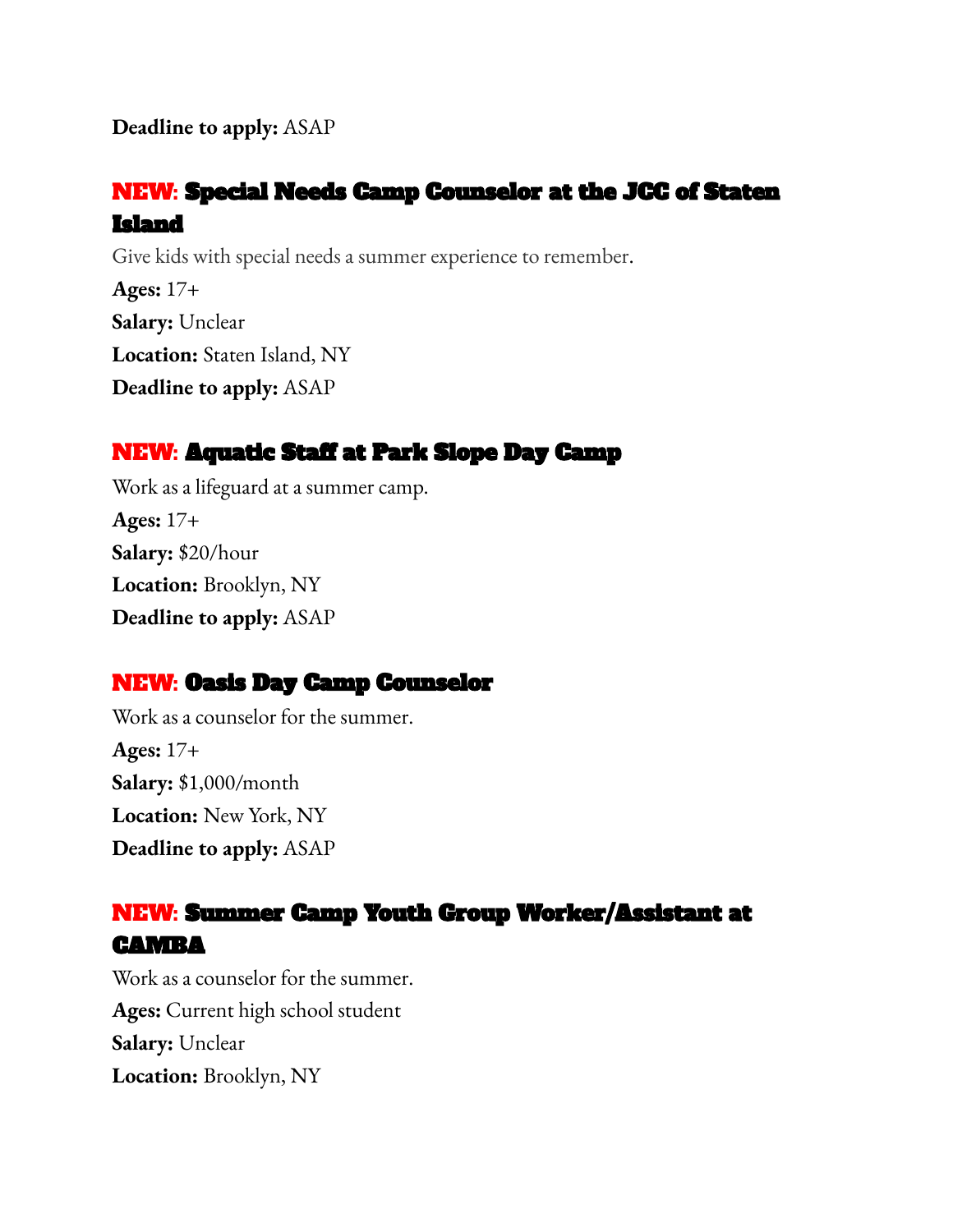**Deadline to apply:** ASAP

### NEW: Office of Resident Economic [Empowerment](http://opportunitynycha.org/job-opportunities/) & [Sustainability](http://opportunitynycha.org/job-opportunities/) (REES) Employment Program

If you are a public housing resident, REES can help you find work opportunities near you. **Grades:** 9-12 **Salary:** Depends on assignment **Deadline to apply:** ASAP

# <span id="page-22-0"></span>Scholarships

# Websites to Browse

<https://www.niche.com/colleges/scholarships/> <https://www.scholarships.com/> <https://www.petersons.com/scholarship-search.aspx> <https://www.unigo.com/scholarships> <https://www.fastweb.com/> <https://bold.org/scholarships/>

<https://studentscholarships.org/>

# <span id="page-22-1"></span>Volunteering

### American Museum of Natural History

Spend your time helping out at the Museum of Natural History by leading groups and much more.

**Ages:** 16+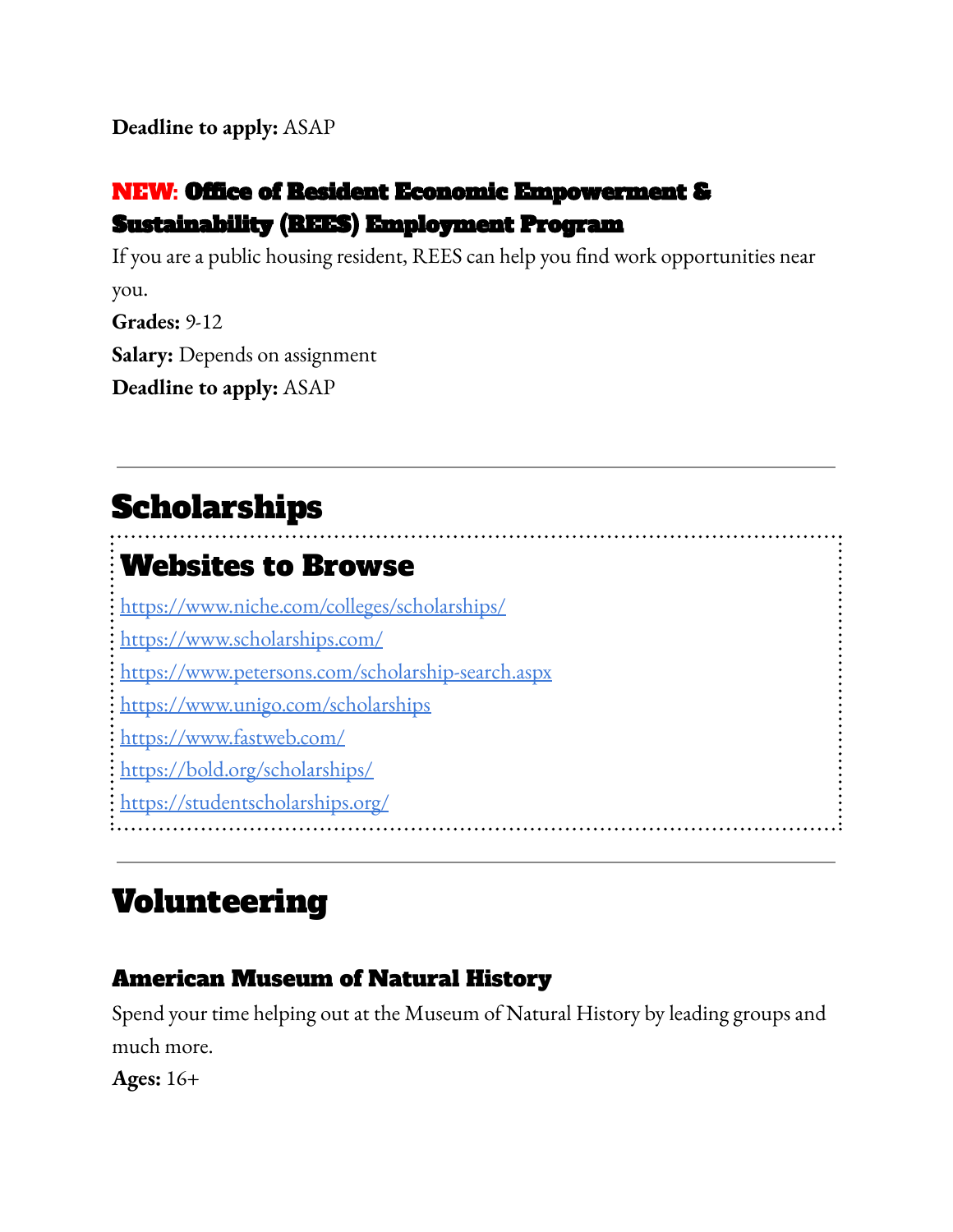**Platform:** In-person **Deadline to [apply](https://amnh.samaritan.com/custom/1555/volunteer_registration):** None, currently no positions open but fill out the form if you are interested

### [Points](https://engage.pointsoflight.org/) of Light

Find thousands of volunteer opportunities. **Ages:** 9-12 **Platform:** Virtual **Deadline to apply:** Any Time

### The Bronx is [Blooming](https://www.bronxisblooming.org/upcomingevents)

Help with park restoration and invasive species removal across the city. **Ages:** Any **Platform:** In-person **Schedule:** Wednesdays: Yankee Stadium/Grand Concourse Parks Fridays: Crotona Park (9:30 AM-12:30 PM) Saturdays: Bronx Parks \*Check website for details\* **Deadline to sign up:** Any time, check website for dates

### Community Health Initiatives

Get involved in your community by volunteering in food pantries, assisting in community gardens, participating in workshops, and more. **Grades:** Any **Platform:** In-person To find an opportunity, find contact information below **Phone:** (718) 758-5901 **Email:** [CFA@NewSettlement.org](mailto:CFA@NewSettlement.org)